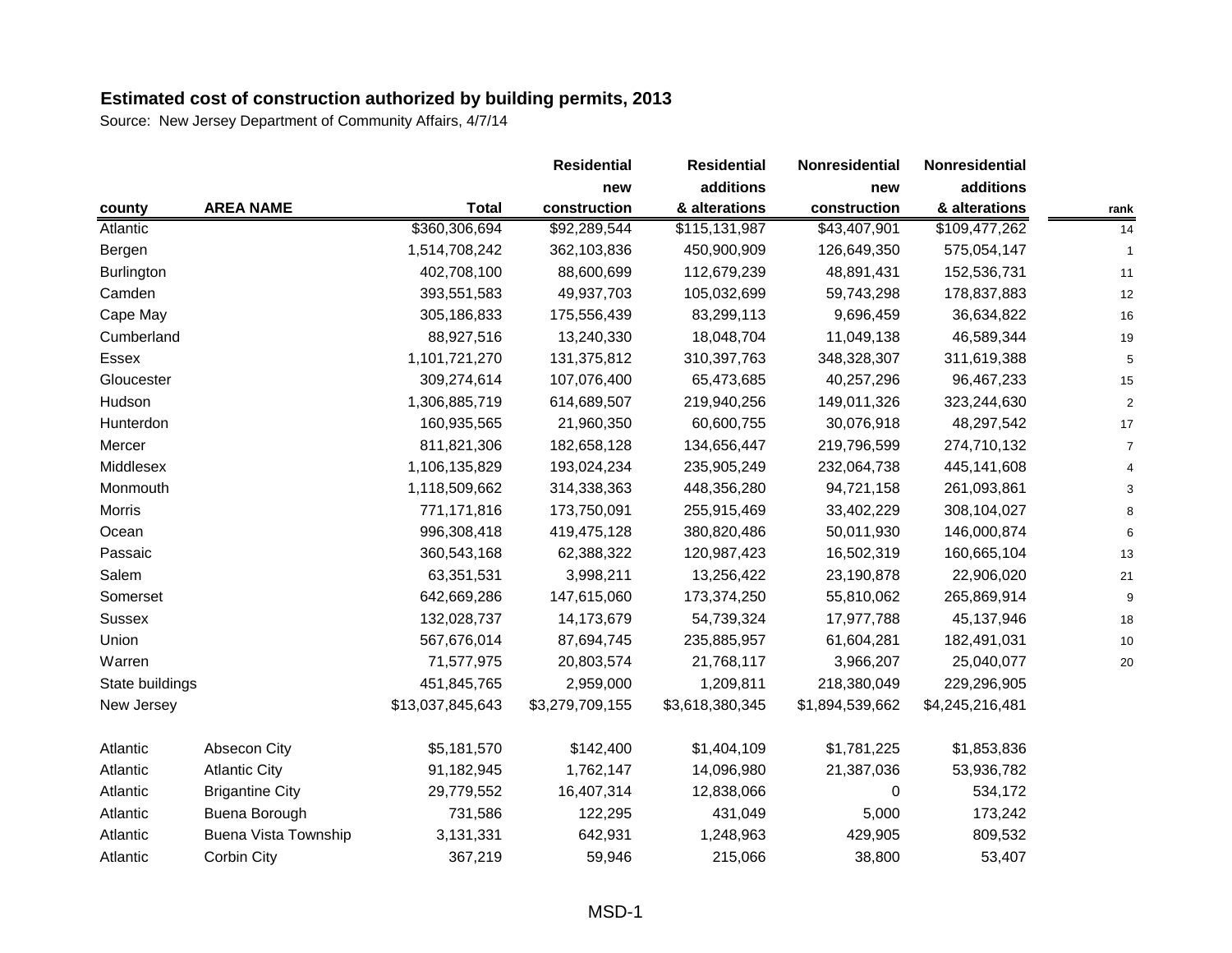|          |                          |              | <b>Residential</b> | <b>Residential</b> | Nonresidential<br>new | Nonresidential |      |
|----------|--------------------------|--------------|--------------------|--------------------|-----------------------|----------------|------|
|          |                          | <b>Total</b> | new                | additions          |                       | additions      |      |
| county   | <b>AREA NAME</b>         |              | construction       | & alterations      | construction          | & alterations  | rank |
| Atlantic | Egg Harbor City          | 5,400,183    | 1,892,000          | 675,484            | 2,281,200             | 551,499        |      |
| Atlantic | Egg Harbor Township      | 34,606,314   | 10,372,027         | 16,396,787         | 986,216               | 6,851,284      |      |
| Atlantic | <b>Estell Manor City</b> | 821,898      | 168,271            | 318,023            | 83,950                | 251,654        |      |
| Atlantic | Folsom Borough           | 946,743      | 54,700             | 568,561            | 500                   | 322,982        |      |
| Atlantic | Galloway Township        | 18,469,869   | 3,769,376          | 8,265,064          | 33,600                | 6,401,829      |      |
| Atlantic | Hamilton Township        | 35,540,766   | 4,455,980          | 3,903,125          | 10,405,382            | 16,776,279     |      |
| Atlantic | Hammonton Town           | 9,859,304    | 1,221,250          | 2,869,219          | 952,800               | 4,816,035      |      |
| Atlantic | Linwood City             | 6,651,566    | 1,255,640          | 2,801,403          | $\Omega$              | 2,594,523      |      |
| Atlantic | Longport Borough         | 24,490,490   | 13,149,436         | 11,245,614         | $\Omega$              | 95,440         |      |
| Atlantic | Margate City             | 46,481,683   | 27,302,736         | 14,064,999         | 276,160               | 4,837,788      |      |
| Atlantic | Mullica Township         | 2,521,810    | 618,146            | 1,096,393          | 317,805               | 489,466        |      |
| Atlantic | Northfield City          | 4,272,560    | 521,400            | 1,861,427          | 11,800                | 1,877,933      |      |
| Atlantic | Pleasantville City       | 5,847,241    | 608,350            | 2,437,763          | 829,804               | 1,971,324      |      |
| Atlantic | Port Republic City       | 2,882,447    | 279,401            | 1,603,046          | 1,000,000             | $\Omega$       |      |
| Atlantic | Somers Point City        | 12,800,196   | 4,568,249          | 2,636,709          | 2,538,423             | 3,056,815      |      |
| Atlantic | <b>Ventnor City</b>      | 17,307,413   | 2,915,549          | 13,709,158         | 0                     | 682,706        |      |
| Atlantic | <b>Weymouth Township</b> | 1,032,008    | 0                  | 444,979            | 48,295                | 538,734        |      |
| Bergen   | Allendale Borough        | 19,481,790   | 9,711,312          | 6,988,624          | 0                     | 2,781,854      |      |
| Bergen   | Alpine Borough           | 14,692,189   | 9,056,200          | 3,829,789          | 110,200               | 1,696,000      |      |
| Bergen   | Bergenfield Borough      | 14,940,343   | 2,327,350          | 7,763,364          | 1,314,371             | 3,535,258      |      |
| Bergen   | Bogota Borough           | 2,118,530    | 0                  | 1,679,082          | 41,000                | 398,448        |      |
| Bergen   | Carlstadt Borough        | 21,697,472   | 735,100            | 1,315,297          | 151,680               | 19,495,395     |      |
| Bergen   | Cliffside Park Borough   | 29,329,238   | 19,306,100         | 7,320,898          | $\pmb{0}$             | 2,702,240      |      |
| Bergen   | Closter Borough          | 10,452,857   | 3,096,093          | 4,037,325          | 170,010               | 3,149,429      |      |
| Bergen   | Cresskill Borough        | 11,962,614   | 2,527,350          | 8,265,603          | $\Omega$              | 1,169,661      |      |
| Bergen   | Demarest Borough         | 11,091,738   | 6,137,600          | 3,774,068          | 0                     | 1,180,070      |      |
| Bergen   | Dumont Borough           | 5,440,987    | 637,000            | 4,719,736          | $\Omega$              | 84,251         |      |
| Bergen   | Elmwood Park Borough     | 17,599,232   | 6,635,000          | 4,759,512          | 1,767,300             | 4,437,420      |      |
| Bergen   | East Rutherford Borough  | 18,115,870   | 5,626,650          | 1,593,253          | 1,223,500             | 9,672,467      |      |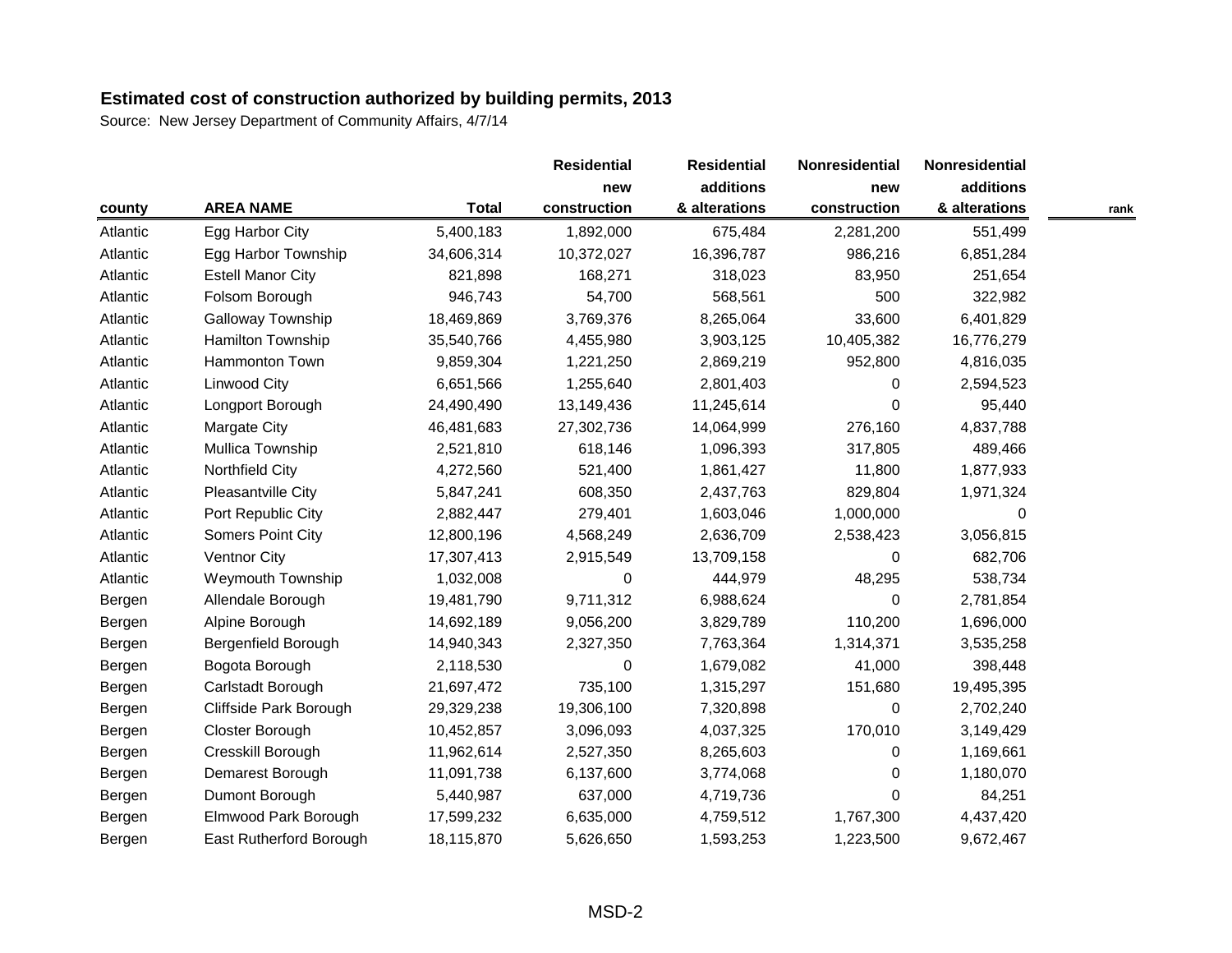|        |                                 |               | <b>Residential</b> | <b>Residential</b> | Nonresidential<br>new | Nonresidential |      |
|--------|---------------------------------|---------------|--------------------|--------------------|-----------------------|----------------|------|
|        |                                 | <b>Total</b>  | new                | additions          |                       | additions      |      |
| county | <b>AREA NAME</b>                |               | construction       | & alterations      | construction          | & alterations  | rank |
| Bergen | Edgewater Borough               | 29,799,937    | 10,339,350         | 9,683,616          | 4,800,240             | 4,976,731      |      |
| Bergen | Emerson Borough                 | 6,115,612     | 488,200            | 3,565,861          | 7,800                 | 2,053,751      |      |
| Bergen | <b>Englewood City</b>           | 59,059,881    | 4,818,450          | 14,063,026         | 569,900               | 39,608,505     |      |
| Bergen | <b>Englewood Cliffs Borough</b> | 25,355,995    | 11,953,980         | 3,950,267          | 47,000                | 9,404,748      |      |
| Bergen | Fair Lawn Borough               | 30,631,152    | 2,794,704          | 15,000,581         | 3,357,238             | 9,478,629      |      |
| Bergen | Fairview Borough                | 2,888,234     | 443,000            | 1,484,945          | 0                     | 960,289        |      |
| Bergen | Fort Lee Borough                | 132, 125, 117 | 75,375,783         | 17,363,476         | 30,498,066            | 8,887,792      |      |
| Bergen | Franklin Lakes Borough          | 28,745,371    | 10,211,711         | 10,222,194         | 5,144,085             | 3,167,381      |      |
| Bergen | <b>Garfield City</b>            | 15,475,589    | 4,605,978          | 4,188,355          | 4,344,800             | 2,336,456      |      |
| Bergen | Glen Rock Borough               | 17,609,687    | 1,064,000          | 10,708,555         | $\Omega$              | 5,837,132      |      |
| Bergen | Hackensack City                 | 51,411,227    | 1,093,950          | 11,312,503         | 9,335,550             | 29,669,224     |      |
| Bergen | Harrington Park Borough         | 5,168,992     | 853,852            | 3,262,770          | 18,050                | 1,034,320      |      |
| Bergen | Hasbrouck Heights Boroug        | 9,900,876     | 3,356,275          | 4,557,286          | 196,312               | 1,791,003      |      |
| Bergen | Haworth Borough                 | 4,664,441     | 404,000            | 2,378,677          | 28,000                | 1,853,764      |      |
| Bergen | Hillsdale Borough               | 7,270,227     | 165,950            | 5,661,393          | $\Omega$              | 1,442,884      |      |
| Bergen | Ho-Ho-Kus Borough               | 7,035,930     | 2,048,500          | 4,469,408          | 32,150                | 485,872        |      |
| Bergen | Leonia Borough                  | 5,386,173     | 514,700            | 4,026,732          | 0                     | 844,741        |      |
| Bergen | Little Ferry Borough            | 7,138,775     | 208,600            | 5,003,477          | $\Omega$              | 1,926,698      |      |
| Bergen | Lodi Borough                    | 11,727,188    | 0                  | 2,982,040          | 3,948,700             | 4,796,448      |      |
| Bergen | Lyndhurst Township              | 46,939,003    | 31,600,546         | 6,182,493          | 336,850               | 8,819,114      |      |
| Bergen | Mahwah Township                 | 62,975,127    | 3,174,719          | 18,940,059         | 6,293,600             | 34,566,749     |      |
| Bergen | Maywood Borough                 | 20,080,774    | 482,500            | 3,550,025          | 11,215,050            | 4,833,199      |      |
| Bergen | Midland Park Borough            | 7,165,143     | 200                | 3,309,081          | 0                     | 3,855,862      |      |
| Bergen | Montvale Borough                | 24,531,116    | 10,529,380         | 5,105,632          | 1,700,502             | 7,195,602      |      |
| Bergen | Moonachie Borough               | 8,146,661     | 605,745            | 1,613,440          | $\Omega$              | 5,927,476      |      |
| Bergen | New Milford Borough             | 10,456,851    | 4,377,965          | 5,002,555          | 0                     | 1,076,331      |      |
| Bergen | North Arlington Borough         | 6,908,988     | 410,000            | 4,378,964          | $\Omega$              | 2,120,024      |      |
| Bergen | Northvale Borough               | 6,588,496     | 424,500            | 1,186,671          | 1,844,192             | 3,133,133      |      |
| Bergen | Norwood Borough                 | 5,126,921     | 1,606,000          | 3,483,771          | 0                     | 37,150         |      |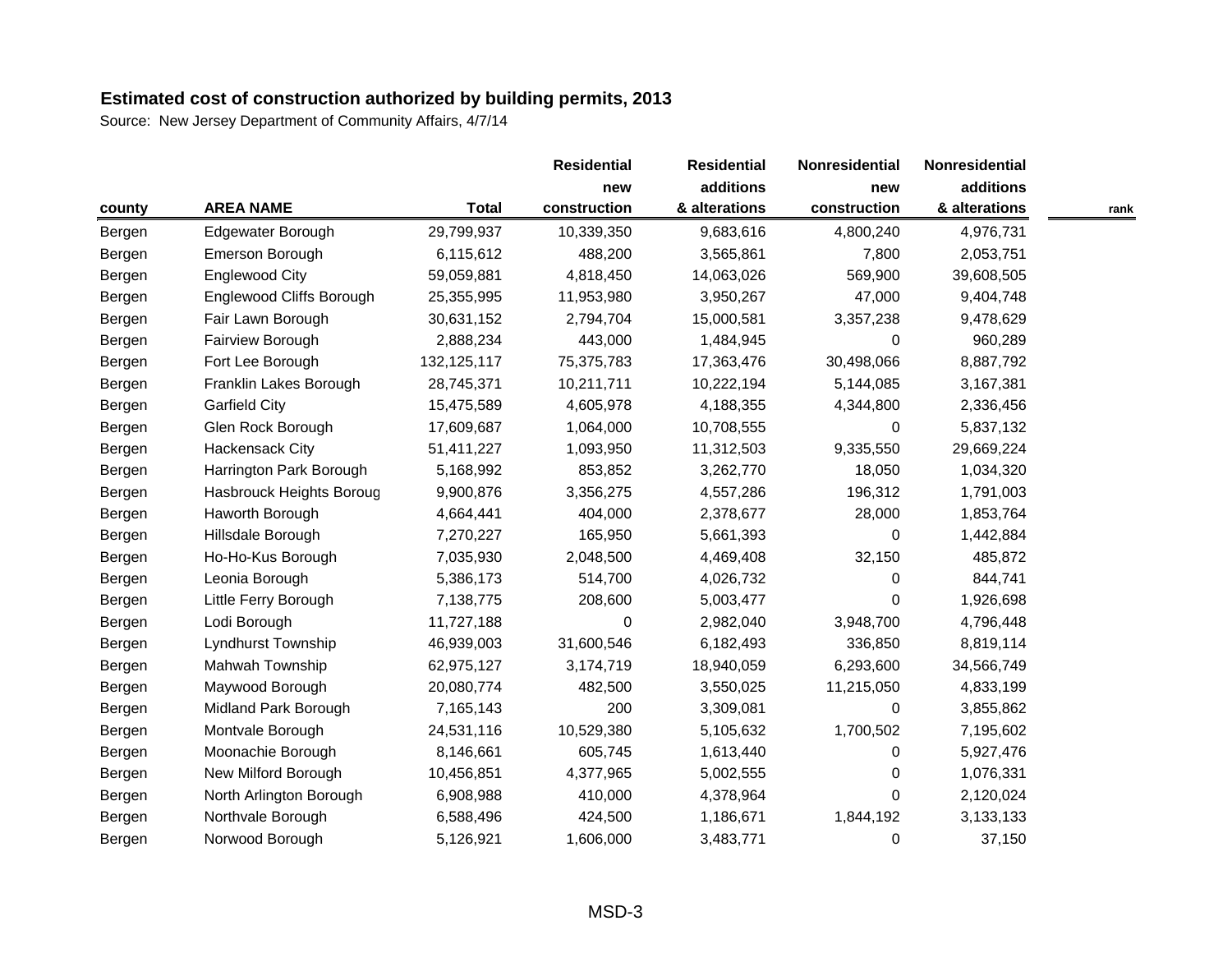|        |                            |              | <b>Residential</b> | <b>Residential</b> | Nonresidential<br>new | Nonresidential |      |
|--------|----------------------------|--------------|--------------------|--------------------|-----------------------|----------------|------|
|        |                            |              | new                | additions          |                       | additions      |      |
| county | <b>AREA NAME</b>           | <b>Total</b> | construction       | & alterations      | construction          | & alterations  | rank |
| Bergen | Oakland Borough            | 11,602,102   | 1,093,000          | 7,069,250          | 48,000                | 3,391,852      |      |
| Bergen | Old Tappan Borough         | 19,516,823   | 9,441,386          | 4,254,202          | 279,700               | 5,541,535      |      |
| Bergen | Oradell Borough            | 7,557,413    | 11,700             | 6,324,241          | $\Omega$              | 1,221,472      |      |
| Bergen | Palisades Park Borough     | 18,319,589   | 14,100,700         | 1,750,673          | $\Omega$              | 2,468,216      |      |
| Bergen | Paramus Borough            | 165,774,108  | 12,235,740         | 15,082,179         | 10,462,895            | 127,993,294    |      |
| Bergen | Park Ridge Borough         | 7,891,948    | 630,000            | 3,328,864          | 0                     | 3,933,084      |      |
| Bergen | Ramsey Borough             | 29,545,163   | 2,067,175          | 7,962,049          | 9,681,509             | 9,834,430      |      |
| Bergen | Ridgefield Borough         | 8,587,151    | 807,585            | 2,425,129          | 0                     | 5,354,437      |      |
| Bergen | Ridgefield Park Village    | 8,021,486    | 0                  | 3,332,642          | 78,000                | 4,610,844      |      |
| Bergen | Ridgewood Village          | 34,562,290   | 5,047,550          | 21,854,157         | 584,425               | 7,076,158      |      |
| Bergen | River Edge Borough         | 16,477,583   | 439,450            | 7,592,442          | 5,259,000             | 3,186,691      |      |
| Bergen | <b>River Vale Township</b> | 13,712,191   | 4,519,900          | 6,939,983          | 0                     | 2,252,308      |      |
| Bergen | Rochelle Park Township     | 5,922,403    | 1,457,700          | 1,368,356          | $\Omega$              | 3,096,347      |      |
| Bergen | Rockleigh Borough          | 4,152,802    | 436,500            | 96,743             | $\Omega$              | 3,619,559      |      |
| Bergen | <b>Rutherford Borough</b>  | 23,302,469   | 511,450            | 9,052,118          | 78,512                | 13,660,389     |      |
| Bergen | Saddle Brook Township      | 12,947,636   | 968,161            | 5,659,789          | 696,500               | 5,623,186      |      |
| Bergen | Saddle River Borough       | 28,478,074   | 7,071,816          | 17,225,148         | 201,465               | 3,979,645      |      |
| Bergen | South Hackensack Twp       | 4,268,706    | 0                  | 747,814            | 4,650                 | 3,516,242      |      |
| Bergen | <b>Teaneck Township</b>    | 100,716,550  | 8,330,523          | 21,363,144         | 882,000               | 70,140,883     |      |
| Bergen | <b>Tenafly Borough</b>     | 39,137,190   | 15,810,581         | 11,687,963         | 9,014,000             | 2,624,646      |      |
| Bergen | Teterboro Borough          | 2,698,502    | 0                  | 2,000              | 0                     | 2,696,502      |      |
| Bergen | Upper Saddle River Boroug  | 22,286,695   | 7,943,011          | 10,514,800         | $\Omega$              | 3,828,884      |      |
| Bergen | <b>Waldwick Borough</b>    | 12,186,319   | 2,752,500          | 3,905,524          | 238,515               | 5,289,780      |      |
| Bergen | Wallington Borough         | 2,595,043    | 573,000            | 1,454,093          | $\pmb{0}$             | 567,950        |      |
| Bergen | <b>Washington Township</b> | 16,726,252   | 875,500            | 5,689,810          | 322,300               | 9,838,642      |      |
| Bergen | Westwood Borough           | 13,519,127   | 2,388,865          | 4,222,677          | 87,333                | 6,820,252      |      |
| Bergen | Woodcliff Lake Borough     | 11,824,498   | 2,567,800          | 5,907,798          | 0                     | 3,348,900      |      |
| Bergen | Wood-Ridge Borough         | 5,018,449    | 891,600            | 2,547,722          | 44,200                | 1,534,927      |      |
| Bergen | <b>Wyckoff Township</b>    | 34,007,336   | 9,382,350          | 18,855,195         | 190,200               | 5,579,591      |      |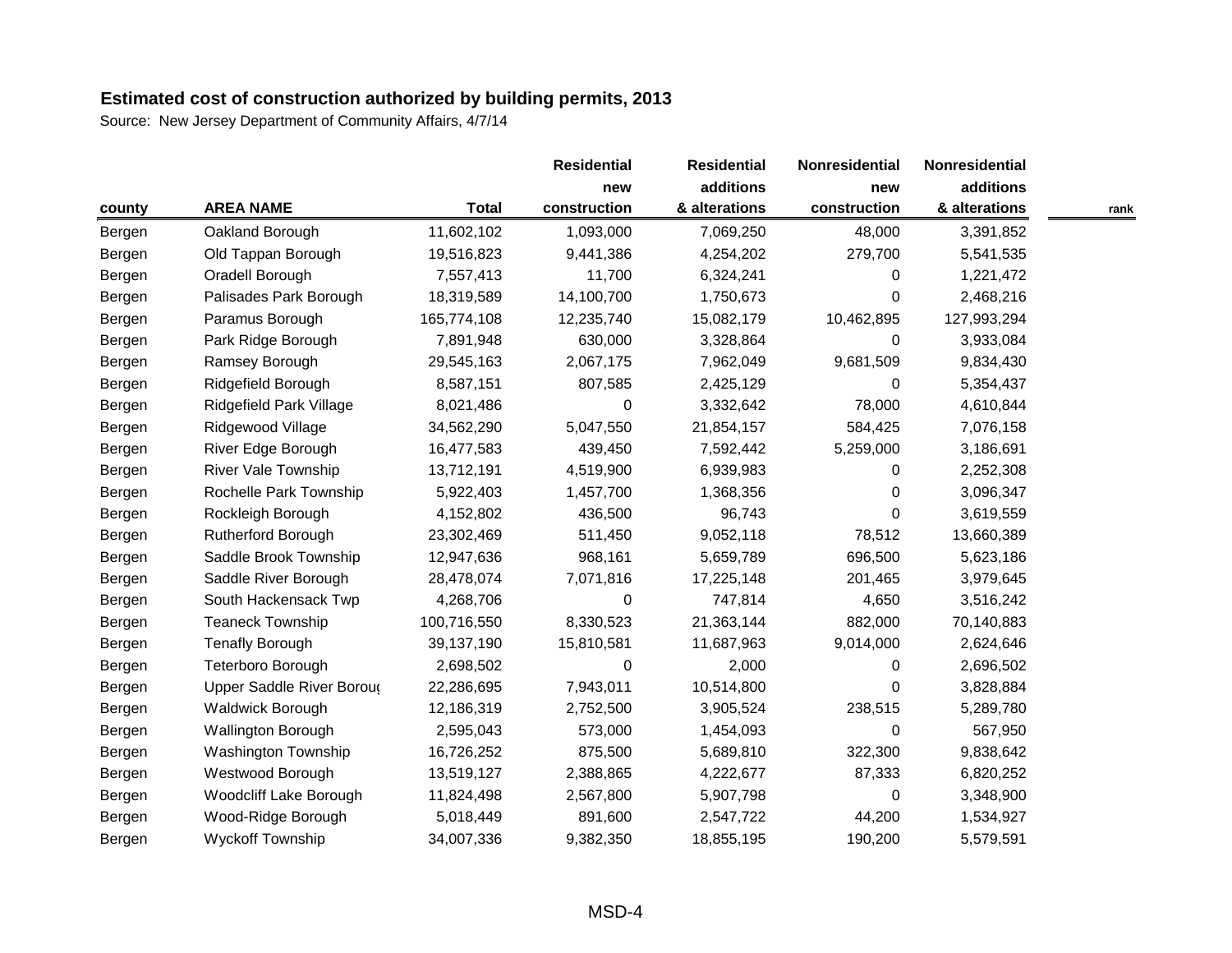|                   |                                |              | <b>Residential</b> | <b>Residential</b> | Nonresidential | Nonresidential |      |
|-------------------|--------------------------------|--------------|--------------------|--------------------|----------------|----------------|------|
|                   |                                |              | new                | additions          | new            | additions      |      |
| county            | <b>AREA NAME</b>               | <b>Total</b> | construction       | & alterations      | construction   | & alterations  | rank |
| <b>Burlington</b> | <b>Bass River Township</b>     | 1,103,181    | 55,300             | 609,506            | 0              | 438,375        |      |
| <b>Burlington</b> | <b>Beverly City</b>            | 580,390      | 0                  | 326,269            | 3,200          | 250,921        |      |
| <b>Burlington</b> | <b>Bordentown City</b>         | 1,781,813    | 170,000            | 919,454            | 4,300          | 688,059        |      |
| <b>Burlington</b> | <b>Bordentown Township</b>     | 14,957,485   | 5,327,384          | 3,450,570          | 2,218,328      | 3,961,203      |      |
| Burlington        | <b>Burlington City</b>         | 5,920,351    | 0                  | 1,747,827          | 54,750         | 4,117,774      |      |
| Burlington        | <b>Burlington Township</b>     | 18,268,906   | 4,233,960          | 5,782,791          | 1,077,260      | 7,174,895      |      |
| <b>Burlington</b> | <b>Chesterfield Township</b>   | 9,729,380    | 6,938,600          | 1,822,275          | 458,990        | 509,515        |      |
| <b>Burlington</b> | Cinnaminson Township           | 12,805,302   | 6,469,914          | 3,433,585          | 600,688        | 2,301,115      |      |
| Burlington        | Delanco Township               | 2,642,148    | 772,172            | 732,592            | 148,600        | 988,784        |      |
| Burlington        | Delran Township                | 9,636,526    | 332,100            | 5,202,600          | 770,537        | 3,331,289      |      |
| Burlington        | Eastampton Township            | 1,642,479    | 0                  | 1,363,473          | 21,000         | 258,006        |      |
| <b>Burlington</b> | <b>Edgewater Park Township</b> | 1,712,524    | 0                  | 1,507,635          | 0              | 204,889        |      |
| <b>Burlington</b> | Evesham Township               | 44,296,751   | 10,435,013         | 2,008,716          | 4,879,303      | 26,973,719     |      |
| <b>Burlington</b> | Fieldsboro Borough             | 90,190       | 0                  | 49,090             | $\Omega$       | 41,100         |      |
| Burlington        | Florence Township              | 23,527,943   | 3,492,428          | 4,180,660          | 10,560,778     | 5,294,077      |      |
| <b>Burlington</b> | <b>Hainesport Township</b>     | 3,941,235    | 133,367            | 2,068,736          | 383,874        | 1,355,258      |      |
| Burlington        | <b>Lumberton Township</b>      | 9,772,470    | 134,885            | 2,930,933          | 348,352        | 6,358,300      |      |
| Burlington        | <b>Mansfield Township</b>      | 12,894,505   | 4,949,190          | 2,674,320          | 316,100        | 4,954,895      |      |
| <b>Burlington</b> | Maple Shade Township           | 8,426,117    | 942,030            | 2,222,585          | 664,501        | 4,597,001      |      |
| <b>Burlington</b> | Medford Township               | 29,301,248   | 14,617,780         | 7,080,870          | 3,219,719      | 4,382,879      |      |
| <b>Burlington</b> | <b>Medford Lakes Borough</b>   | 1,727,093    | 37,500             | 1,216,953          | 19,000         | 453,640        |      |
| Burlington        | Moorestown Township            | 61,054,227   | 8,160,811          | 12,271,347         | 16,863,128     | 23,758,941     |      |
| Burlington        | Mount Holly Township           | 14,998,394   | 6,175,491          | 2,202,714          | 1,835,241      | 4,784,948      |      |
| <b>Burlington</b> | Mount Laurel Township          | 47,416,411   | 12,110,774         | 16,599,895         | 1,213,462      | 17,492,280     |      |
| <b>Burlington</b> | New Hanover Township           | 2,081,431    | 80,500             | 99,546             | 50,785         | 1,850,600      |      |
| Burlington        | North Hanover Township         | 2,059,258    | 203,340            | 1,102,852          | 98,700         | 654,366        |      |
| Burlington        | Palmyra Borough                | 2,340,990    | 43,000             | 1,817,465          | 0              | 480,525        |      |
| Burlington        | Pemberton Borough              | 387,292      | 0                  | 231,125            | $\Omega$       | 156,167        |      |
| <b>Burlington</b> | Pemberton Township             | 9,035,898    | 1,328,245          | 4,109,816          | 1,293,825      | 2,304,012      |      |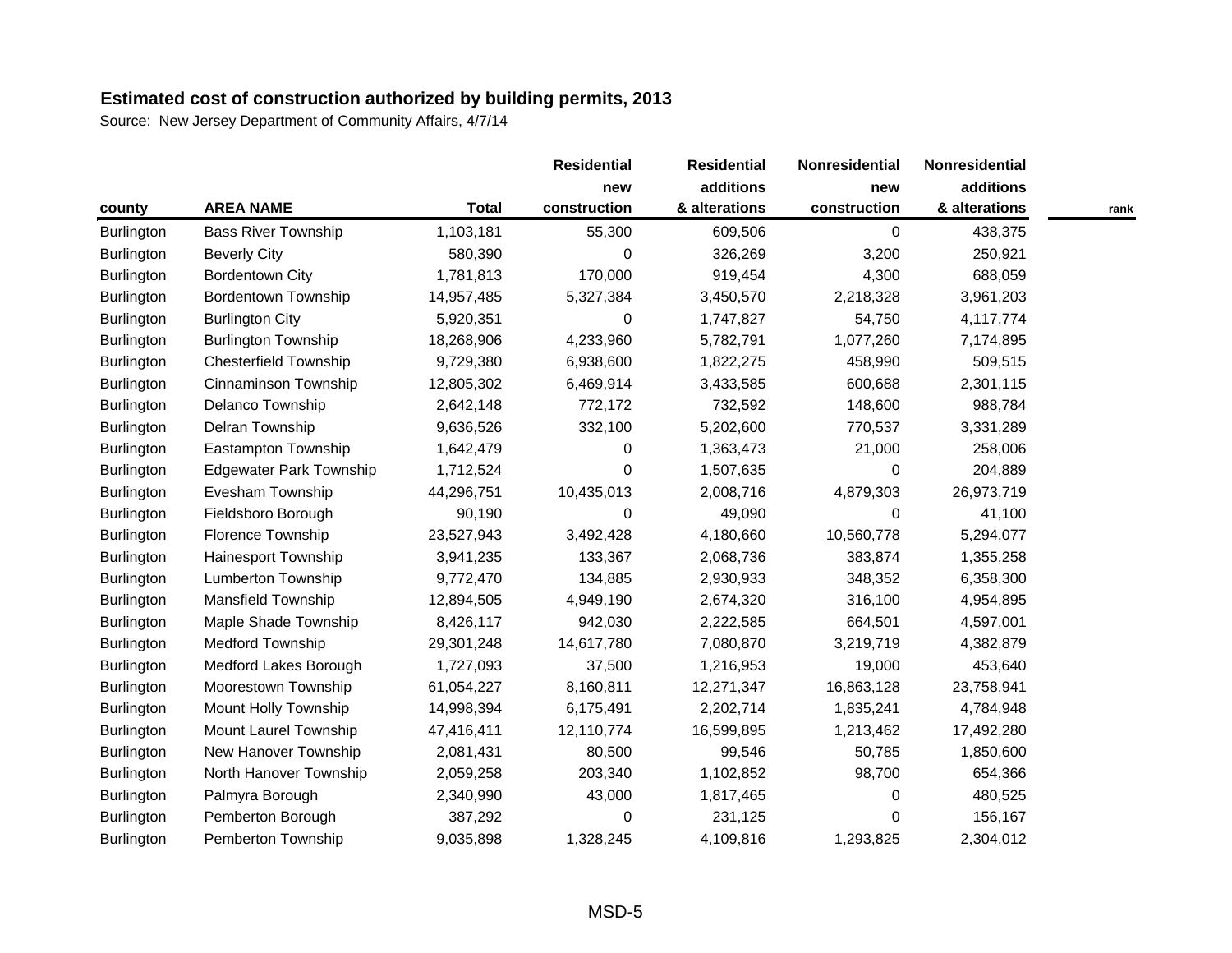|                   |                             |              | <b>Residential</b> | <b>Residential</b> | Nonresidential | Nonresidential |      |
|-------------------|-----------------------------|--------------|--------------------|--------------------|----------------|----------------|------|
|                   |                             |              | new                | additions          | new            | additions      |      |
| county            | <b>AREA NAME</b>            | <b>Total</b> | construction       | & alterations      | construction   | & alterations  | rank |
| <b>Burlington</b> | Riverside Township          | 1,467,065    | 0                  | 1,035,388          | 0              | 431,677        |      |
| <b>Burlington</b> | Riverton Borough            | 1,661,183    | 0                  | 1,137,232          | 16,800         | 507,151        |      |
| Burlington        | Shamong Township            | 3,028,567    | 245,750            | 2,376,983          | 153,200        | 252,634        |      |
| Burlington        | Southampton Township        | 6,784,701    | 180,251            | 3,695,779          | 587,345        | 2,321,326      |      |
| <b>Burlington</b> | Springfield Township        | 6,958,595    | 0                  | 1,028,004          | 189,800        | 5,740,791      |      |
| Burlington        | Tabernacle Township         | 3,377,509    | 80,800             | 2,259,848          | 333,314        | 703,547        |      |
| Burlington        | <b>Washington Township</b>  | 1,025,191    | 291,914            | 331,514            | 240,915        | 160,848        |      |
| Burlington        | <b>Westampton Township</b>  | 4,980,689    | 19,000             | 2,470,753          | 33,909         | 2,457,027      |      |
| Burlington        | Willingboro Township        | 18,588,602   | 496,200            | 8,340,501          | 140,897        | 9,611,004      |      |
| Burlington        | <b>Woodland Township</b>    | 626,490      | 143,000            | 202,317            | 90,830         | 190,343        |      |
| <b>Burlington</b> | Wrightstown Borough         | 77,570       | 0                  | 34,720             | $\Omega$       | 42,850         |      |
| Camden            | Audubon Borough             | 2,914,485    | 251,500            | 1,674,250          | 45,750         | 942,985        |      |
| Camden            | Audubon Park Borough        | 51,394       | 0                  | 33,218             | 4,376          | 13,800         |      |
| Camden            | Barrington Borough          | 2,902,315    | 291,935            | 1,584,896          | 2,500          | 1,022,984      |      |
| Camden            | Bellmawr Borough            | 7,968,527    | 177,000            | 2,095,802          | $\Omega$       | 5,695,725      |      |
| Camden            | Berlin Borough              | 3,375,401    | 452,182            | 1,153,666          | 69,800         | 1,699,753      |      |
| Camden            | Berlin Township             | 10,243,976   | 2,155,451          | 973,117            | 3,655,303      | 3,460,105      |      |
| Camden            | Brooklawn Borough           | 827,698      | 0                  | 220,361            | 0              | 607,337        |      |
| Camden            | Camden City                 | 74,866,292   | 2,280,360          | 8,777,526          | 20,452,216     | 43,356,190     |      |
| Camden            | <b>Cherry Hill Township</b> | 65,467,985   | 7,394,296          | 20,494,327         | 7,485,085      | 30,094,277     |      |
| Camden            | <b>Chesilhurst Borough</b>  | 277,466      | 0                  | 228,690            | 3,275          | 45,501         |      |
| Camden            | <b>Clementon Borough</b>    | 1,084,071    | 145,000            | 591,214            | 11,000         | 336,857        |      |
| Camden            | Collingswood Borough        | 12,810,590   | 4,372,377          | 4,250,272          | 3,037,100      | 1,150,841      |      |
| Camden            | Gibbsboro Borough           | 986,103      | 15,000             | 717,212            | 0              | 253,891        |      |
| Camden            | <b>Gloucester City</b>      | 13,169,072   | 17,700             | 1,743,265          | 1,626,750      | 9,781,357      |      |
| Camden            | <b>Gloucester Township</b>  | 61,037,670   | 11,590,001         | 12,946,226         | 10,786,738     | 25,714,705     |      |
| Camden            | Haddon Township             | 5,399,604    | 358,850            | 4,151,726          | 0              | 889,028        |      |
| Camden            | Haddonfield Borough         | 13,464,277   | 2,670,500          | 8,474,785          | 366,275        | 1,952,717      |      |
| Camden            | Haddon Heights Borough      | 3,500,924    | 366,801            | 2,594,965          | 36,500         | 502,658        |      |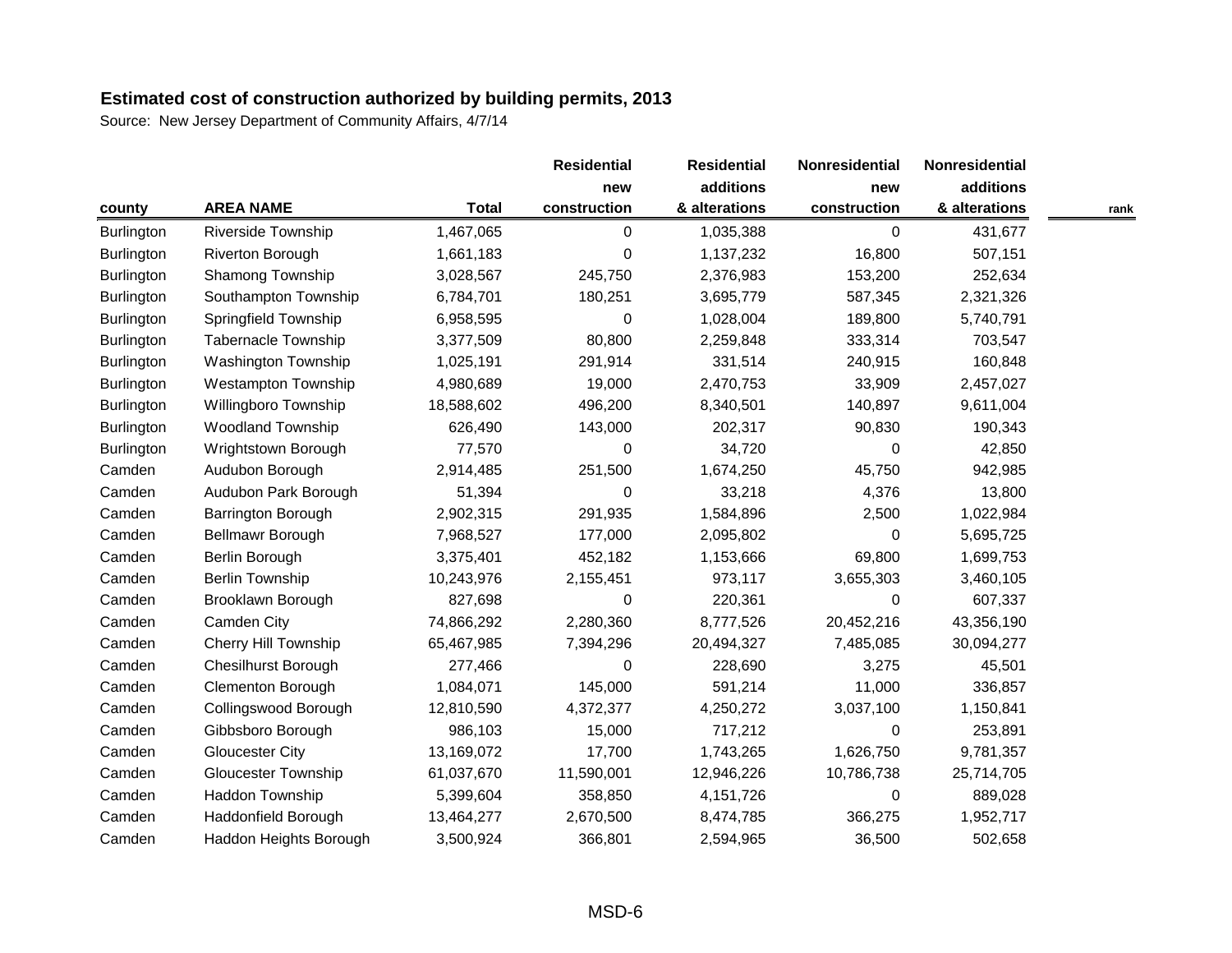|          |                           |              | <b>Residential</b> | <b>Residential</b> | Nonresidential   | Nonresidential |      |
|----------|---------------------------|--------------|--------------------|--------------------|------------------|----------------|------|
|          |                           |              | new                | additions          | new              | additions      |      |
| county   | <b>AREA NAME</b>          | <b>Total</b> | construction       | & alterations      | construction     | & alterations  | rank |
| Camden   | Hi-nella Borough          | 167,591      | 0                  | 67,591             | $\boldsymbol{0}$ | 100,000        |      |
| Camden   | Laurel Springs Borough    | 453,634      | 0                  | 252,338            | 6,500            | 194,796        |      |
| Camden   | Lawnside Borough          | 5,456,747    | 63,200             | 310,830            | 134,800          | 4,947,917      |      |
| Camden   | Lindenwold Borough        | 3,887,609    | 1,063,900          | 1,771,206          | 318,698          | 733,805        |      |
| Camden   | Magnolia Borough          | 2,452,306    | 75,000             | 884,904            | 391,645          | 1,100,757      |      |
| Camden   | Merchantville Borough     | 1,652,222    | 28,500             | 1,233,101          | 0                | 390,621        |      |
| Camden   | Mount Ephraim Borough     | 1,519,235    | 188,725            | 832,736            | 392,645          | 105,129        |      |
| Camden   | Oaklyn Borough            | 1,142,272    | 0                  | 1,064,288          | $\Omega$         | 77,984         |      |
| Camden   | Pennsauken Township       | 21,166,256   | 368,730            | 5,431,602          | 2,436,500        | 12,929,424     |      |
| Camden   | Pine Hill Borough         | 6,305,027    | 1,770,766          | 1,811,488          | 143,025          | 2,579,748      |      |
| Camden   | Pine Valley Borough       | 245,650      | 224,200            | 21,450             | 0                | 0              |      |
| Camden   | Runnemede Borough         | 6,342,540    | 177,000            | 1,983,708          | 1,003,800        | 3,178,032      |      |
| Camden   | Somerdale Borough         | 6,805,460    | 4,903,855          | 1,117,666          | 5,600            | 778,339        |      |
| Camden   | <b>Stratford Borough</b>  | 2,630,766    | 172,600            | 1,320,477          | 0                | 1,137,689      |      |
| Camden   | Tavistock Borough         | 0            | 0                  | 0                  | $\Omega$         | $\Omega$       |      |
| Camden   | Voorhees Township         | 27,896,623   | 1,323,830          | 5,798,728          | 6,036,400        | 14,737,665     |      |
| Camden   | <b>Waterford Township</b> | 6,814,182    | 3,346,915          | 2,234,665          | 128,019          | 1,104,583      |      |
| Camden   | <b>Winslow Township</b>   | 18,112,577   | 3,691,529          | 6,072,367          | 1,162,998        | 7,185,683      |      |
| Camden   | Woodlynne Borough         | 153,036      | 0                  | 118,036            | 0                | 35,000         |      |
| Cape May | Avalon Borough            | 54,330,131   | 43,097,144         | 8,214,417          | 67,000           | 2,951,570      |      |
| Cape May | Cape May City             | 10,101,620   | 3,066,826          | 5,616,769          | 47,500           | 1,370,525      |      |
| Cape May | Cape May Point Borough    | 2,588,457    | 1,948,110          | 603,396            | $\Omega$         | 36,951         |      |
| Cape May | Dennis Township           | 6,868,756    | 865,925            | 1,566,029          | 3,338,898        | 1,097,904      |      |
| Cape May | Lower Township            | 20,371,343   | 3,138,553          | 9,259,644          | 318,550          | 7,654,596      |      |
| Cape May | Middle Township           | 23,503,258   | 15,345,574         | 3,559,413          | 448,295          | 4,149,976      |      |
| Cape May | North Wildwood City       | 6,617,833    | 2,301,956          | 3,436,913          | 34,390           | 844,574        |      |
| Cape May | Ocean City                | 89,726,634   | 57,484,234         | 24,433,179         | 221,600          | 7,587,621      |      |
| Cape May | Sea Isle City             | 25,794,269   | 16,043,756         | 6,906,478          | 1,137,501        | 1,706,534      |      |
| Cape May | Stone Harbor Borough      | 30,470,598   | 21,669,385         | 7,678,978          | 0                | 1,122,235      |      |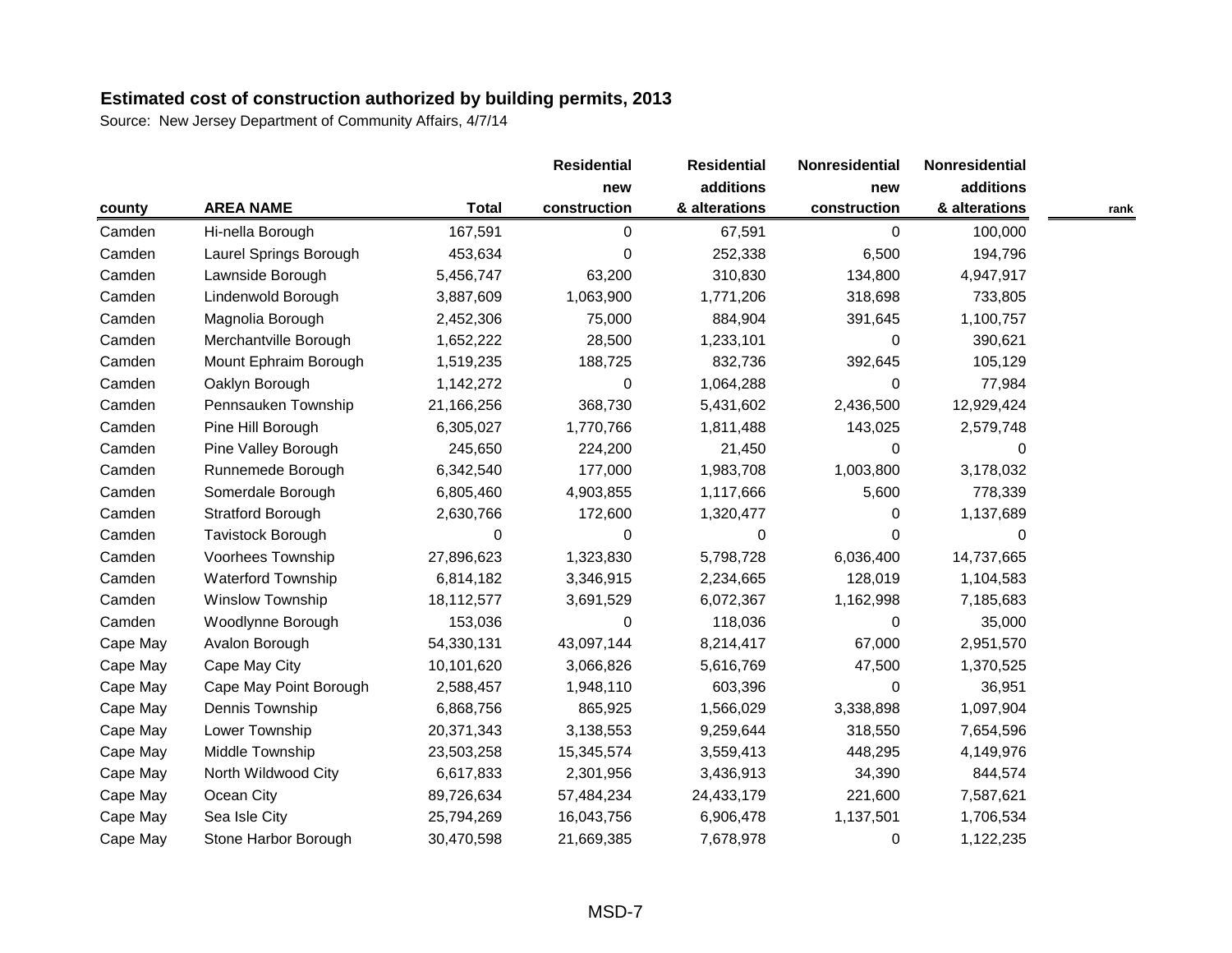|              |                                 |              | <b>Residential</b> | <b>Residential</b> | Nonresidential<br>new | Nonresidential |      |
|--------------|---------------------------------|--------------|--------------------|--------------------|-----------------------|----------------|------|
|              |                                 |              | new                | additions          |                       | additions      |      |
| county       | <b>AREA NAME</b>                | <b>Total</b> | construction       | & alterations      | construction          | & alterations  | rank |
| Cape May     | <b>Upper Township</b>           | 10,994,551   | 3,150,611          | 4,189,741          | 483,725               | 3,170,474      |      |
| Cape May     | West Cape May Borough           | 3,460,378    | 1,783,985          | 1,600,445          | 1,000                 | 74,948         |      |
| Cape May     | West Wildwood Borough           | 1,388,117    | 354,401            | 623,216            | $\Omega$              | 410,500        |      |
| Cape May     | <b>Wildwood City</b>            | 6,985,551    | 1,063,354          | 2,496,677          | $\Omega$              | 3,425,520      |      |
| Cape May     | Wildwood Crest Borough          | 7,197,149    | 4,069,375          | 2,690,475          | $\Omega$              | 437,299        |      |
| Cape May     | Woodbine Borough                | 4,788,188    | 173,250            | 423,343            | 3,598,000             | 593,595        |      |
| Cumberland   | <b>Bridgeton City</b>           | 18,961,319   | 351,945            | 1,675,004          | 0                     | 16,934,370     |      |
| Cumberland   | <b>Commercial Township</b>      | 1,970,040    | 172,700            | 825,780            | 448,700               | 522,860        |      |
| Cumberland   | Deerfield Township              | 1,026,336    | 76,000             | 460,284            | 175,340               | 314,712        |      |
| Cumberland   | Downe Township                  | 1,205,044    | 395,450            | 710,506            | 2,640                 | 96,448         |      |
| Cumberland   | Fairfield Township              | 935,312      | 82,500             | 338,051            | 46,000                | 468,761        |      |
| Cumberland   | <b>Greenwich Township</b>       | 343,491      | 0                  | 210,100            | 62,300                | 71,091         |      |
| Cumberland   | <b>Hopewell Township</b>        | 1,459,378    | 0                  | 635,112            | 80,418                | 743,848        |      |
| Cumberland   | Lawrence Township               | 776,167      | 180,000            | 596,167            | 0                     | 0              |      |
| Cumberland   | <b>Maurice River Township</b>   | 1,873,195    | 79,100             | 1,110,500          | 144,850               | 538,745        |      |
| Cumberland   | Millville City                  | 11,009,228   | 1,335,300          | 3,641,764          | 2,645,848             | 3,386,316      |      |
| Cumberland   | Shiloh Borough                  | 125,378      | 0                  | 77,978             | 0                     | 47,400         |      |
| Cumberland   | <b>Stow Creek Township</b>      | 933,197      | 412,100            | 305,072            | 74,500                | 141,525        |      |
| Cumberland   | <b>Upper Deerfield Township</b> | 7,308,979    | 1,061,823          | 1,191,819          | 892,143               | 4,163,194      |      |
| Cumberland   | <b>Vineland City</b>            | 41,000,452   | 9,093,412          | 6,270,567          | 6,476,399             | 19,160,074     |      |
| <b>Essex</b> | <b>Belleville Township</b>      | 18, 121, 775 | 2,516,801          | 10,915,486         | 196,500               | 4,492,988      |      |
| Essex        | <b>Bloomfield Township</b>      | 40,091,861   | 2,467,900          | 15,482,724         | 20,884,270            | 1,256,967      |      |
| Essex        | Caldwell Borough                | 4,225,766    | 256,801            | 2,582,457          | $\pmb{0}$             | 1,386,508      |      |
| Essex        | Cedar Grove Township            | 16,705,680   | 950,700            | 7,126,554          | 6,461,500             | 2,166,926      |      |
| Essex        | East Orange City                | 22,378,941   | 3,306,393          | 13,932,180         | 178,600               | 4,961,768      |      |
| <b>Essex</b> | Essex Fells Borough             | 3,750,070    | 0                  | 3,743,720          | $\Omega$              | 6,350          |      |
| Essex        | <b>Fairfield Township</b>       | 12,902,040   | 2,734,776          | 3,156,586          | 453,000               | 6,557,678      |      |
| <b>Essex</b> | Glen Ridge Borough              | 8,211,071    | 164,850            | 6,169,732          | 48,000                | 1,828,489      |      |
| Essex        | Irvington Township              | 8,105,512    | 0                  | 4,456,999          | $\Omega$              | 3,648,513      |      |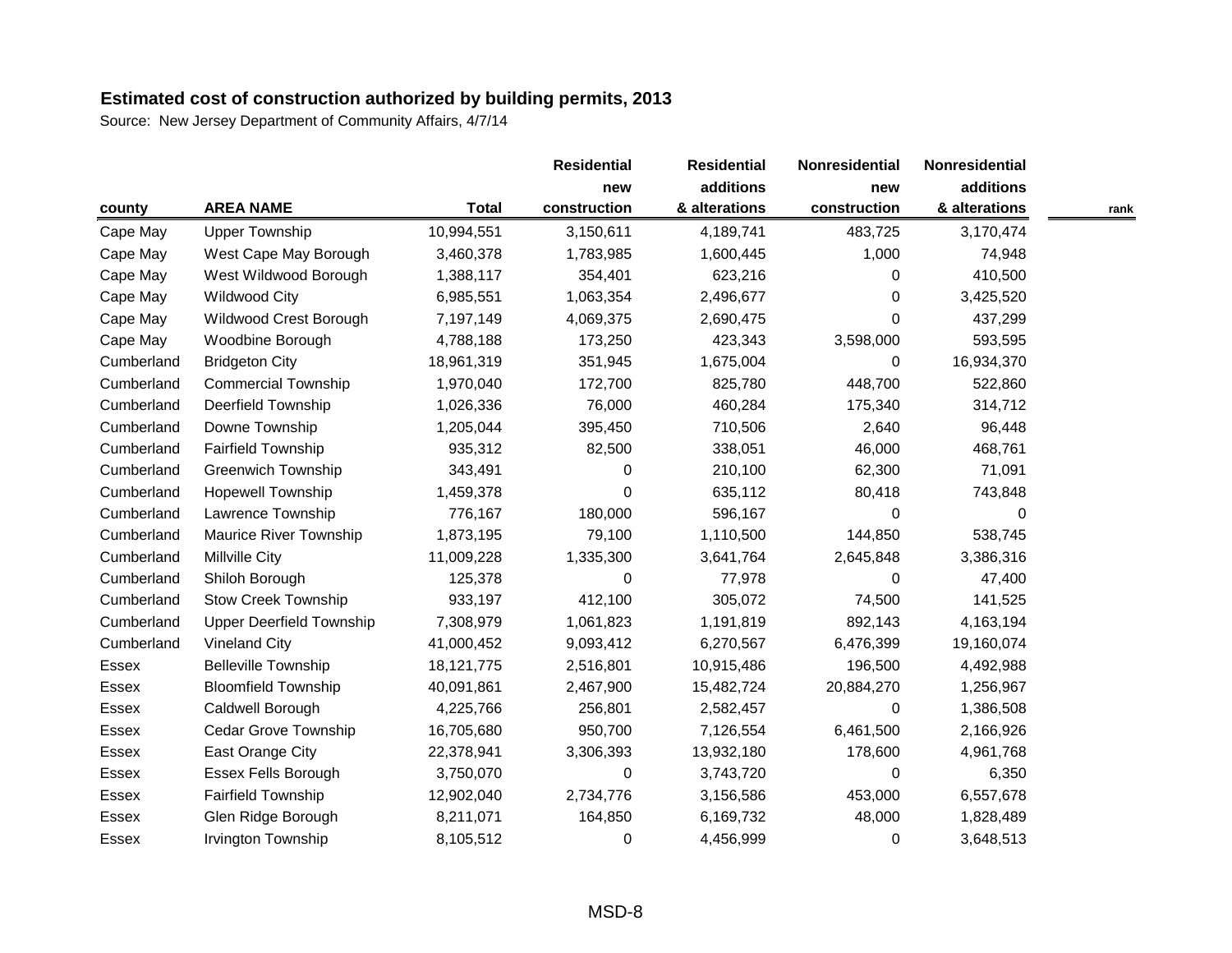|              |                               |              | <b>Residential</b> | <b>Residential</b> | Nonresidential<br>new | Nonresidential |      |
|--------------|-------------------------------|--------------|--------------------|--------------------|-----------------------|----------------|------|
|              |                               |              | new                | additions          |                       | additions      |      |
| county       | <b>AREA NAME</b>              | <b>Total</b> | construction       | & alterations      | construction          | & alterations  | rank |
| Essex        | Livingston Township           | 62,386,727   | 11,395,805         | 30,730,024         | 6,461,019             | 13,799,879     |      |
| Essex        | Maplewood Township            | 21,357,687   | 1,451,851          | 13,271,537         | 1,578,773             | 5,055,526      |      |
| Essex        | Millburn Township             | 90,080,390   | 22,867,244         | 39,134,176         | 445,500               | 27,633,470     |      |
| <b>Essex</b> | Montclair Township            | 43,297,460   | 4,618,080          | 29,703,503         | 1,442,350             | 7,533,527      |      |
| Essex        | <b>Newark City</b>            | 525,934,835  | 40,691,791         | 34,074,677         | 287,292,318           | 163,876,049    |      |
| <b>Essex</b> | North Caldwell Borough        | 22,806,092   | 15,465,502         | 6,384,355          | 0                     | 956,235        |      |
| Essex        | Nutley Township               | 16,339,866   | 4,222,280          | 9,151,395          | 1,098,443             | 1,867,748      |      |
| Essex        | City of Orange Township       | 18,779,477   | 9,926,303          | 7,556,661          | $\Omega$              | 1,296,513      |      |
| Essex        | Roseland Borough              | 25,242,173   | 15,000             | 3,693,520          | 12,272,500            | 9,261,153      |      |
| Essex        | South Orange Village          | 56,562,205   | 0                  | 32,326,919         | 5,868,100             | 18,367,186     |      |
| Essex        | Verona Township               | 11,047,083   | 136,400            | 9,435,633          | $\Omega$              | 1,475,050      |      |
| Essex        | <b>West Caldwell Township</b> | 19,979,357   | 4,202,005          | 8,757,700          | 66,122                | 6,953,530      |      |
| Essex        | West Orange Township          | 53,415,202   | 3,985,330          | 18,611,225         | 3,581,312             | 27,237,335     |      |
| Gloucester   | Clayton Borough               | 6,843,274    | 4,652,100          | 1,650,861          | 58,300                | 482,013        |      |
| Gloucester   | Deptford Township             | 46,446,400   | 6,191,816          | 5,075,610          | 9,696,879             | 25,482,095     |      |
| Gloucester   | East Greenwich Township       | 15,652,087   | 8,108,128          | 3,554,613          | 442,150               | 3,547,196      |      |
| Gloucester   | Elk Township                  | 2,510,155    | 261,517            | 198,081            | 1,341,045             | 709,512        |      |
| Gloucester   | Franklin Township             | 10,733,338   | 3,767,203          | 3,477,558          | 1,267,600             | 2,220,977      |      |
| Gloucester   | Glassboro Borough             | 28,224,687   | 7,655,650          | 12,021,353         | 4,679,702             | 3,867,982      |      |
| Gloucester   | <b>Greenwich Township</b>     | 4,027,218    | 0                  | 1,147,648          | 1,518,406             | 1,361,164      |      |
| Gloucester   | Harrison Township             | 28,497,840   | 17,729,562         | 3,331,244          | 3,934,666             | 3,502,368      |      |
| Gloucester   | Logan Township                | 24,931,552   | 0                  | 1,620,109          | 8,798,688             | 14,512,755     |      |
| Gloucester   | Mantua Township               | 16,760,504   | 10,859,157         | 3,516,774          | 228,400               | 2,156,173      |      |
| Gloucester   | Monroe Township               | 36,258,467   | 24,653,182         | 5,257,908          | 2,228,067             | 4,119,310      |      |
| Gloucester   | National Park Borough         | 677,679      | 0                  | 432,331            | 9,150                 | 236,198        |      |
| Gloucester   | Newfield Borough              | 633,735      | 256,258            | 365,377            | 0                     | 12,100         |      |
| Gloucester   | Paulsboro Borough             | 2,033,775    | 0                  | 753,675            | $\Omega$              | 1,280,100      |      |
| Gloucester   | Pitman Borough                | 2,985,131    | 226,760            | 2,255,439          | $\Omega$              | 502,932        |      |
| Gloucester   | South Harrison Township       | 3,518,228    | 1,639,132          | 1,575,410          | 149,650               | 154,036        |      |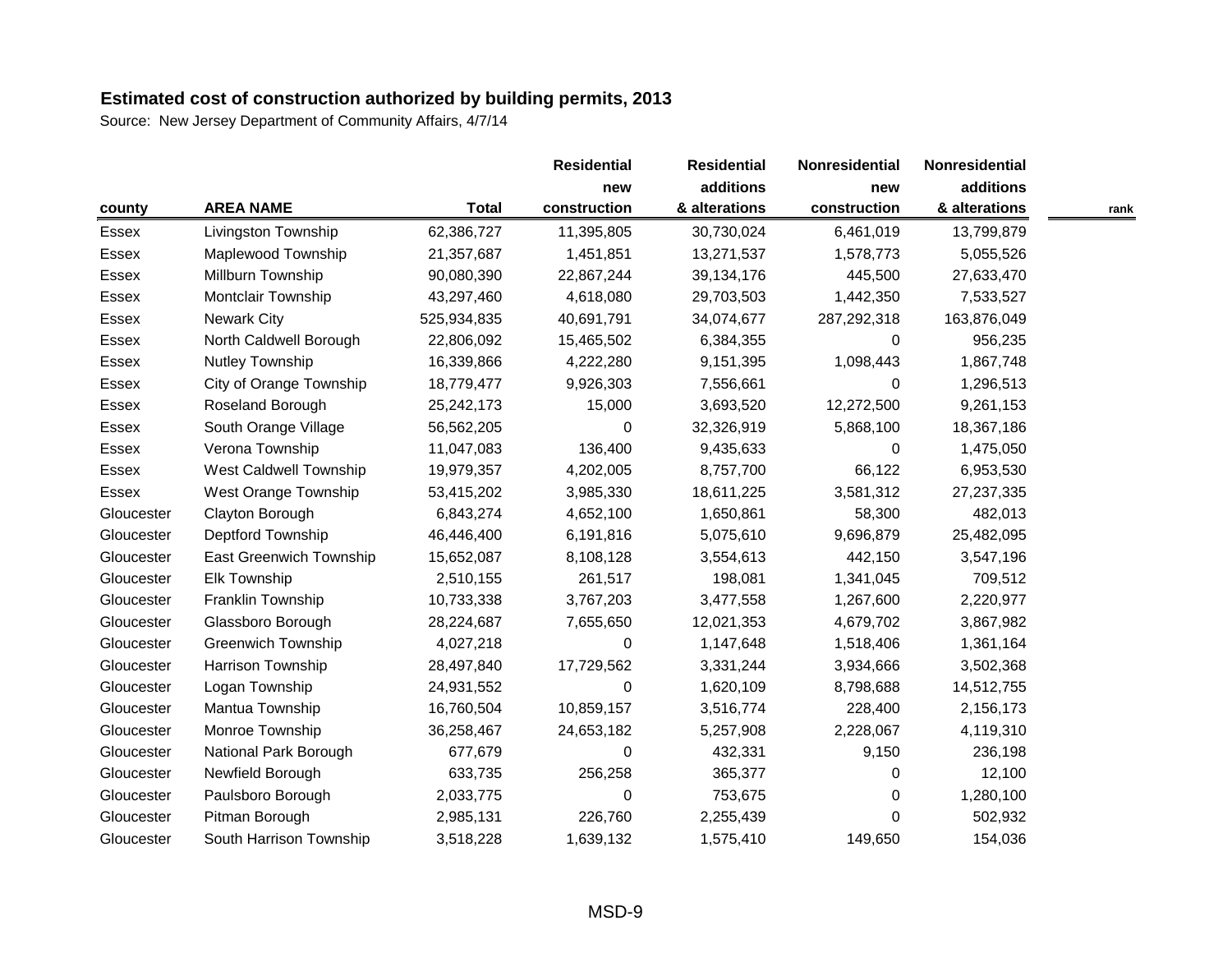|            |                             |              | <b>Residential</b> | <b>Residential</b> | Nonresidential | Nonresidential |      |
|------------|-----------------------------|--------------|--------------------|--------------------|----------------|----------------|------|
|            |                             |              | new                | additions          | new            | additions      |      |
| county     | <b>AREA NAME</b>            | <b>Total</b> | construction       | & alterations      | construction   | & alterations  | rank |
| Gloucester | Swedesboro Borough          | 1,146,346    | 119,802            | 98,600             | 21,551         | 906,393        |      |
| Gloucester | Washington Township         | 23,338,796   | 1,191,400          | 9,687,414          | 4,200,415      | 8,259,567      |      |
| Gloucester | Wenonah Borough             | 1,328,353    | 209,250            | 969,528            | 0              | 149,575        |      |
| Gloucester | West Deptford Township      | 18,614,366   | 705,400            | 4,896,718          | 1,052,401      | 11,959,847     |      |
| Gloucester | Westville Borough           | 1,305,566    | 15,000             | 514,319            | $\Omega$       | 776,247        |      |
| Gloucester | <b>Woodbury City</b>        | 4,434,887    | 0                  | 1,377,770          | 20,075         | 3,037,042      |      |
| Gloucester | Woodbury Heights Borougl    | 1,939,897    | 284,000            | 544,591            | 94,300         | 1,017,006      |      |
| Gloucester | <b>Woolwich Township</b>    | 26,432,333   | 18,551,083         | 1,150,754          | 515,851        | 6,214,645      |      |
| Hudson     | <b>Bayonne City</b>         | 72,537,825   | 29,251,171         | 26,629,591         | 3,807,501      | 12,849,562     |      |
| Hudson     | East Newark Borough         | 208,095      | 0                  | 153,886            | $\Omega$       | 54,209         |      |
| Hudson     | <b>Guttenberg Town</b>      | 3,552,781    | 0                  | 2,178,338          | 460,000        | 914,443        |      |
| Hudson     | Harrison Town               | 49,090,097   | 15,545,504         | 2,564,524          | 27,508,002     | 3,472,067      |      |
| Hudson     | <b>Hoboken City</b>         | 144,507,267  | 90,702,700         | 33,039,742         | 150            | 20,764,675     |      |
| Hudson     | Jersey City                 | 689,815,909  | 329,704,378        | 109,070,223        | 109,220,592    | 141,820,716    |      |
| Hudson     | Kearny Town                 | 18,121,610   | 1,899,400          | 4,796,154          | 1,172,002      | 10,254,054     |      |
| Hudson     | North Bergen Township       | 34,321,556   | 32,397             | 8,969,454          | 1,343,000      | 23,976,705     |      |
| Hudson     | Secaucus Town               | 108,330,113  | 5,906,257          | 5,258,103          | 5,048,778      | 92,116,975     |      |
| Hudson     | <b>Union City</b>           | 27,721,478   | 5,961,700          | 14,714,723         | 0              | 7,045,055      |      |
| Hudson     | Weehawken Township          | 140,965,823  | 126,719,500        | 7,200,769          | 400,000        | 6,645,554      |      |
| Hudson     | West New York Town          | 17,713,165   | 8,966,500          | 5,364,749          | 51,301         | 3,330,615      |      |
| Hunterdon  | Alexandria Township         | 5,276,568    | 1,535,451          | 2,265,337          | 351,131        | 1,124,649      |      |
| Hunterdon  | <b>Bethlehem Township</b>   | 2,386,737    | 14,352             | 842,849            | 201,750        | 1,327,786      |      |
| Hunterdon  | <b>Bloomsbury Borough</b>   | 318,260      | 0                  | 118,775            | 31,000         | 168,485        |      |
| Hunterdon  | Califon Borough             | 1,295,680    | 0                  | 1,275,705          | 0              | 19,975         |      |
| Hunterdon  | Clinton Town                | 1,624,772    | 0                  | 1,161,317          | $\Omega$       | 463,455        |      |
| Hunterdon  | <b>Clinton Township</b>     | 13,730,639   | 579,500            | 6,905,163          | 1,642,201      | 4,603,775      |      |
| Hunterdon  | Delaware Township           | 5,052,699    | 1,025,100          | 2,616,566          | 542,810        | 868,223        |      |
| Hunterdon  | <b>East Amwell Township</b> | 5,974,251    | 2,382,270          | 2,259,568          | 665,419        | 666,994        |      |
| Hunterdon  | Flemington Borough          | 5,328,792    | 0                  | 1,205,808          | 1,978,500      | 2,144,484      |      |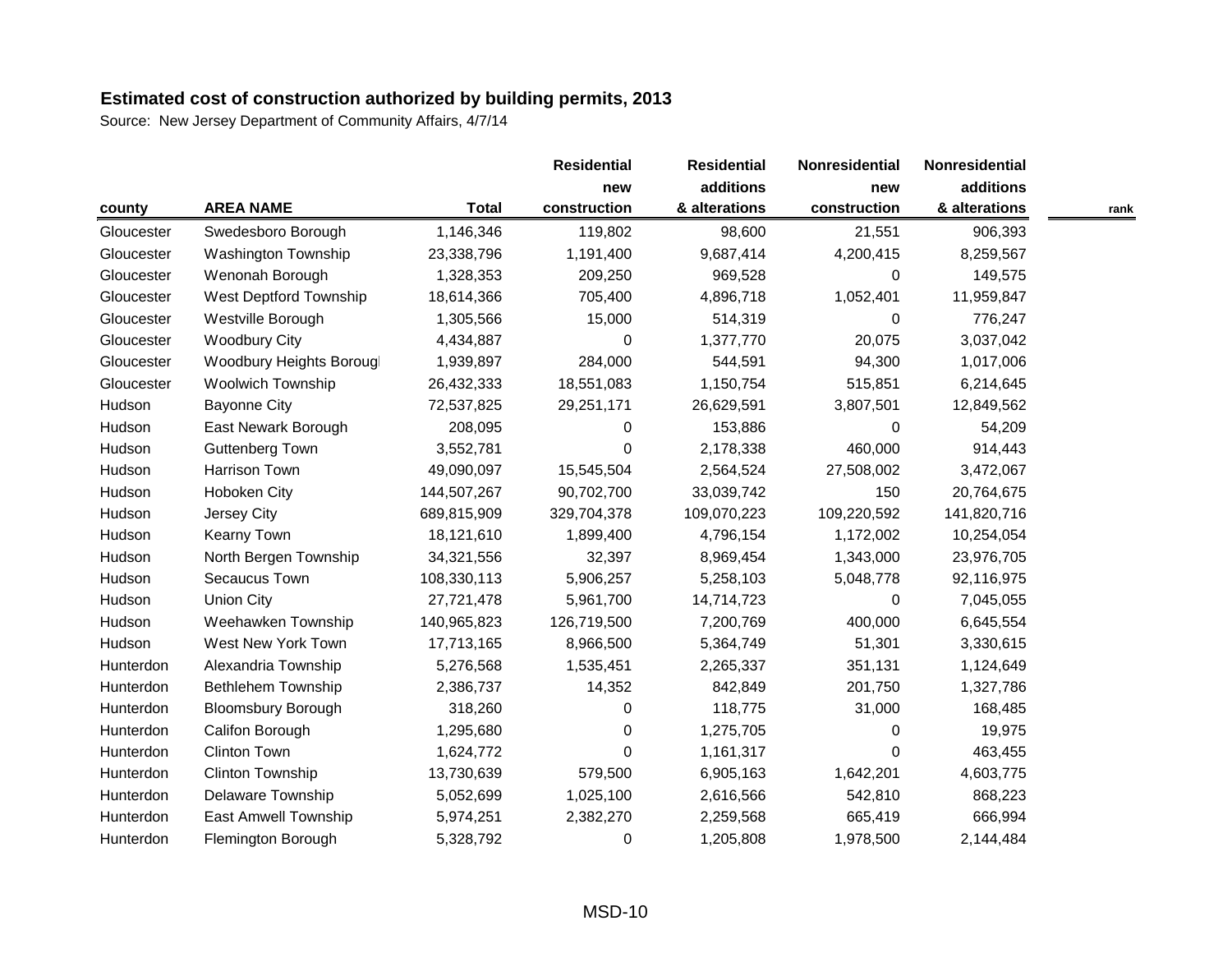|           |                             |                                   | <b>Residential</b> | <b>Residential</b> | Nonresidential | Nonresidential |      |
|-----------|-----------------------------|-----------------------------------|--------------------|--------------------|----------------|----------------|------|
|           |                             |                                   | new                | additions          | new            | additions      |      |
| county    | <b>AREA NAME</b>            | <b>Total</b>                      | construction       | & alterations      | construction   | & alterations  | rank |
| Hunterdon | Franklin Township           | 3,578,287                         | 511,500            | 2,096,701          | 525,545        | 444,541        |      |
| Hunterdon | Frenchtown Borough          | 1,264,070                         | 5,100              | 734,065            | 5,000          | 519,905        |      |
| Hunterdon | Glen Gardner Borough        | 543,402                           | 0                  | 280,991            | 0              | 262,411        |      |
| Hunterdon | Hampton Borough             | 508,918                           | 46,600             | 185,314            | 8,450          | 268,554        |      |
| Hunterdon | High Bridge Borough         | 1,512,052                         | 8,500              | 1,092,175          | 76,900         | 334,477        |      |
| Hunterdon | <b>Holland Township</b>     | 3,233,975                         | 385,780            | 1,168,384          | 117,395        | 1,562,416      |      |
| Hunterdon | Kingwood Township           | 9,913,429                         | 839,201            | 2,062,392          | 382,015        | 6,629,821      |      |
| Hunterdon | Lambertville City           | 7,095,601                         | 677,900            | 2,662,584          | 1,000          | 3,754,117      |      |
| Hunterdon | Lebanon Borough             | 988,615                           | 0                  | 188,881            | 156,652        | 643,082        |      |
| Hunterdon | Lebanon Township            | 3,863,723                         | 725,350            | 2,298,508          | 395,396        | 444,469        |      |
| Hunterdon | Milford Borough             | 710,786                           | 0                  | 164,110            | 0              | 546,676        |      |
| Hunterdon | Raritan Township            | 51,111,442                        | 7,266,612          | 9,998,829          | 21,802,869     | 12,043,132     |      |
| Hunterdon | <b>Readington Township</b>  | 16,350,927                        | 2,434,605          | 9,583,912          | 406,268        | 3,926,142      |      |
| Hunterdon | Stockton Borough            | 333,902                           | 0                  | 182,602            | $\Omega$       | 151,300        |      |
| Hunterdon | <b>Tewksbury Township</b>   | 10,661,012                        | 2,440,479          | 6,404,737          | 464,750        | 1,351,046      |      |
| Hunterdon | Union Township              | 4,650,630                         | 330,500            | 1,270,199          | 86,442         | 2,963,489      |      |
| Hunterdon | <b>West Amwell Township</b> | 3,626,396                         | 751,550            | 1,575,283          | 235,425        | 1,064,138      |      |
| Mercer    | East Windsor Township       | 19,703,432                        | 2,720,158          | 6,256,835          | 1,282,502      | 9,443,937      |      |
| Mercer    | <b>Ewing Township</b>       | 30,772,334                        | 290,000            | 9,097,626          | 3,750          | 21,380,958     |      |
| Mercer    | Hamilton Township           | 71,072,146                        | 17,798,032         | 23,488,034         | 7,721,889      | 22,064,191     |      |
| Mercer    | <b>Hightstown Borough</b>   | 4,707,602                         | 937,830            | 1,617,121          | 33,355         | 2,119,296      |      |
| Mercer    | Hopewell Borough            | 2,717,124                         | 0                  | 1,553,515          | 37,500         | 1,126,109      |      |
| Mercer    | <b>Hopewell Township</b>    | 46,397,867                        | 1,634,536          | 11,648,538         | 2,161,473      | 30,953,320     |      |
| Mercer    | Lawrence Township           | 116,689,870                       | 902,122            | 11,705,983         | 58,163,996     | 45,917,769     |      |
| Mercer    | Pennington Borough          | 4,215,526                         | 0                  | 2,909,339          | 419,237        | 886,950        |      |
| Mercer    | Princeton Borough           | See Princeton (consolidated 1114) |                    |                    |                |                |      |
| Mercer    | Princeton (consolidated 11  | 225,099,160                       | 107,437,752        | 33,567,975         | 26,308,457     | 57,784,976     |      |
| Mercer    | <b>Trenton City</b>         | 66,209,995                        | 40,530,405         | 12,944,633         | 12,300         | 12,722,657     |      |
| Mercer    | Robbinsville Township       | 173,100,747                       | 6,612,303          | 6,298,475          | 121,750,900    | 38,439,069     |      |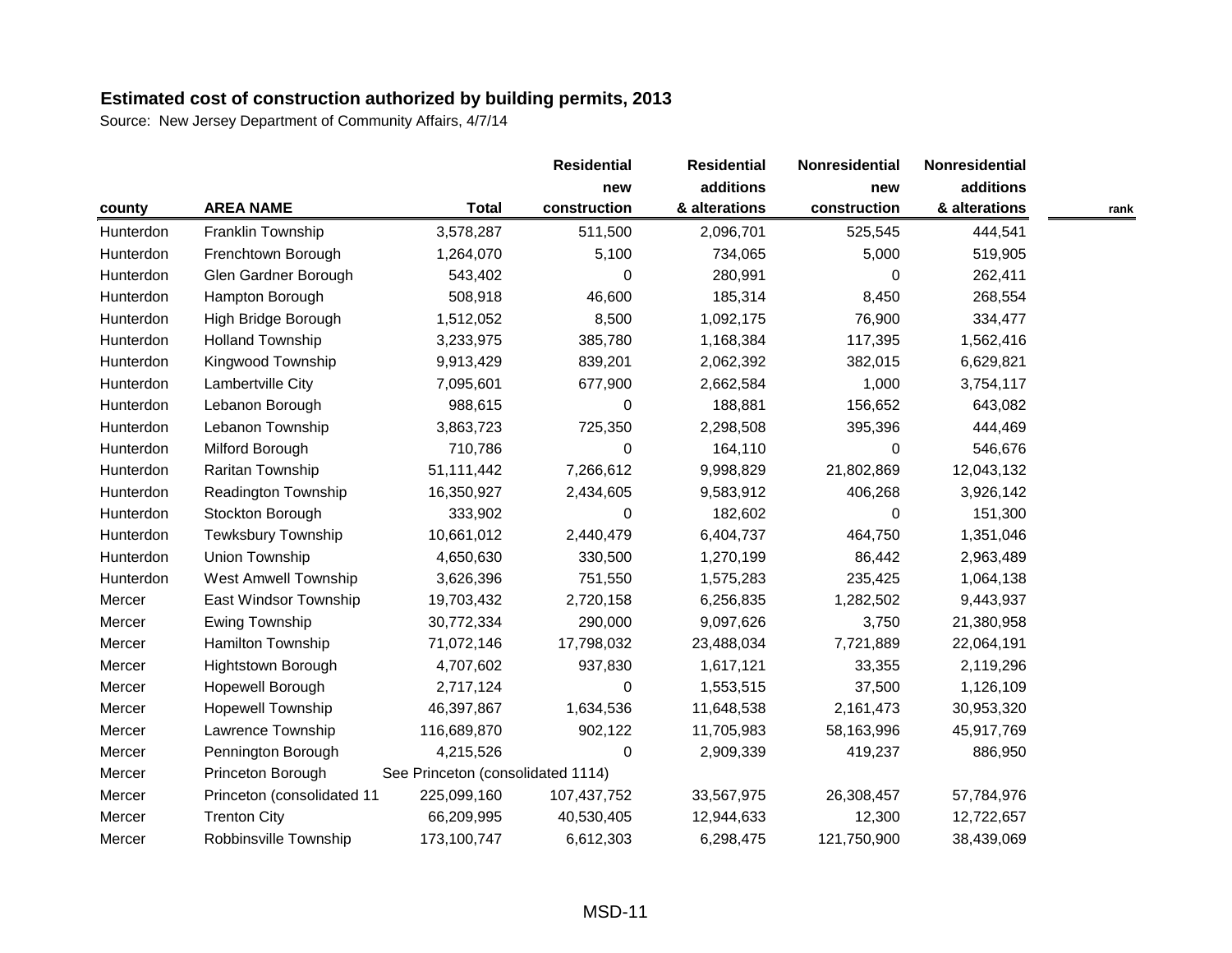|           |                              |              | <b>Residential</b> | <b>Residential</b> | Nonresidential | Nonresidential |      |
|-----------|------------------------------|--------------|--------------------|--------------------|----------------|----------------|------|
|           |                              |              | new                | additions          | new            | additions      |      |
| county    | <b>AREA NAME</b>             | <b>Total</b> | construction       | & alterations      | construction   | & alterations  | rank |
| Mercer    | West Windsor Township        | 51,135,503   | 3,794,990          | 13,568,373         | 1,901,240      | 31,870,900     |      |
| Middlesex | Carteret Borough             | 44,122,344   | 8,054,653          | 4,962,526          | 17,027,894     | 14,077,271     |      |
| Middlesex | Cranbury Township            | 16,717,496   | 611,500            | 2,150,121          | 6,920,200      | 7,035,675      |      |
| Middlesex | Dunellen Borough             | 3,918,061    | 841,321            | 2,084,803          | 930,500        | 61,437         |      |
| Middlesex | East Brunswick Township      | 52,636,906   | 1,040,000          | 15,542,779         | 13,227,723     | 22,826,404     |      |
| Middlesex | <b>Edison Township</b>       | 87,340,022   | 13,675,965         | 30,768,183         | 7,354,751      | 35,541,123     |      |
| Middlesex | Helmetta Borough             | 350,380      | 0                  | 312,380            | 0              | 38,000         |      |
| Middlesex | <b>Highland Park Borough</b> | 6,810,878    | 279,000            | 34,300             | $\Omega$       | 6,497,578      |      |
| Middlesex | Jamesburg Borough            | 1,670,315    | 0                  | 803,576            | 10,436         | 856,303        |      |
| Middlesex | Old Bridge Township          | 61,767,306   | 7,490,960          | 23,914,763         | 24, 137, 160   | 6,224,423      |      |
| Middlesex | Metuchen Borough             | 16,322,219   | 5,084,800          | 7,703,121          | 425,000        | 3,109,298      |      |
| Middlesex | Middlesex Borough            | 5,793,311    | 710,550            | 3,674,379          | 0              | 1,408,382      |      |
| Middlesex | Milltown Borough             | 3,113,841    | 34,563             | 2,535,191          | $\Omega$       | 544,087        |      |
| Middlesex | Monroe Township              | 120,969,722  | 74,004,505         | 14,765,781         | 22,327,987     | 9,871,449      |      |
| Middlesex | New Brunswick City           | 75,083,550   | 15,055,950         | 9,824,448          | 17,256,461     | 32,946,691     |      |
| Middlesex | North Brunswick Township     | 54,594,602   | 1,795,901          | 18,436,468         | 19,776,875     | 14,585,358     |      |
| Middlesex | Perth Amboy City             | 33,552,682   | 2,844,603          | 9,179,753          | 1,192,004      | 20,336,322     |      |
| Middlesex | Piscataway Township          | 149,511,373  | 14,282,527         | 14,088,426         | 48,812,867     | 72,327,553     |      |
| Middlesex | Plainsboro Township          | 44,107,079   | 1,582,301          | 8,381,476          | 5,896,228      | 28,247,074     |      |
| Middlesex | Sayreville Borough           | 33,671,171   | 7,834,509          | 14,953,149         | 2,193,092      | 8,690,421      |      |
| Middlesex | South Amboy City             | 5,616,108    | 112,000            | 2,962,469          | 819,000        | 1,722,639      |      |
| Middlesex | South Brunswick Township     | 86,316,608   | 19,332,006         | 12,634,275         | 13,008,352     | 41,341,975     |      |
| Middlesex | South Plainfield Borough     | 27,170,083   | 2,371,555          | 2,305,303          | 3,587,100      | 18,906,125     |      |
| Middlesex | South River Borough          | 8,211,205    | 871,002            | 4,988,386          | 0              | 2,351,817      |      |
| Middlesex | Spotswood Borough            | 2,672,830    | 176,001            | 1,714,048          | 33,001         | 749,780        |      |
| Middlesex | Woodbridge Township          | 164,095,737  | 14,938,062         | 27,185,145         | 27,128,107     | 94,844,423     |      |
| Monmouth  | Allenhurst Borough           | 3,073,902    | 0                  | 2,370,317          | 400,160        | 303,425        |      |
| Monmouth  | Allentown Borough            | 800,894      | 0                  | 672,206            | 0              | 128,688        |      |
| Monmouth  | <b>Asbury Park City</b>      | 11,694,951   | 407,443            | 6,038,020          | 182,936        | 5,066,552      |      |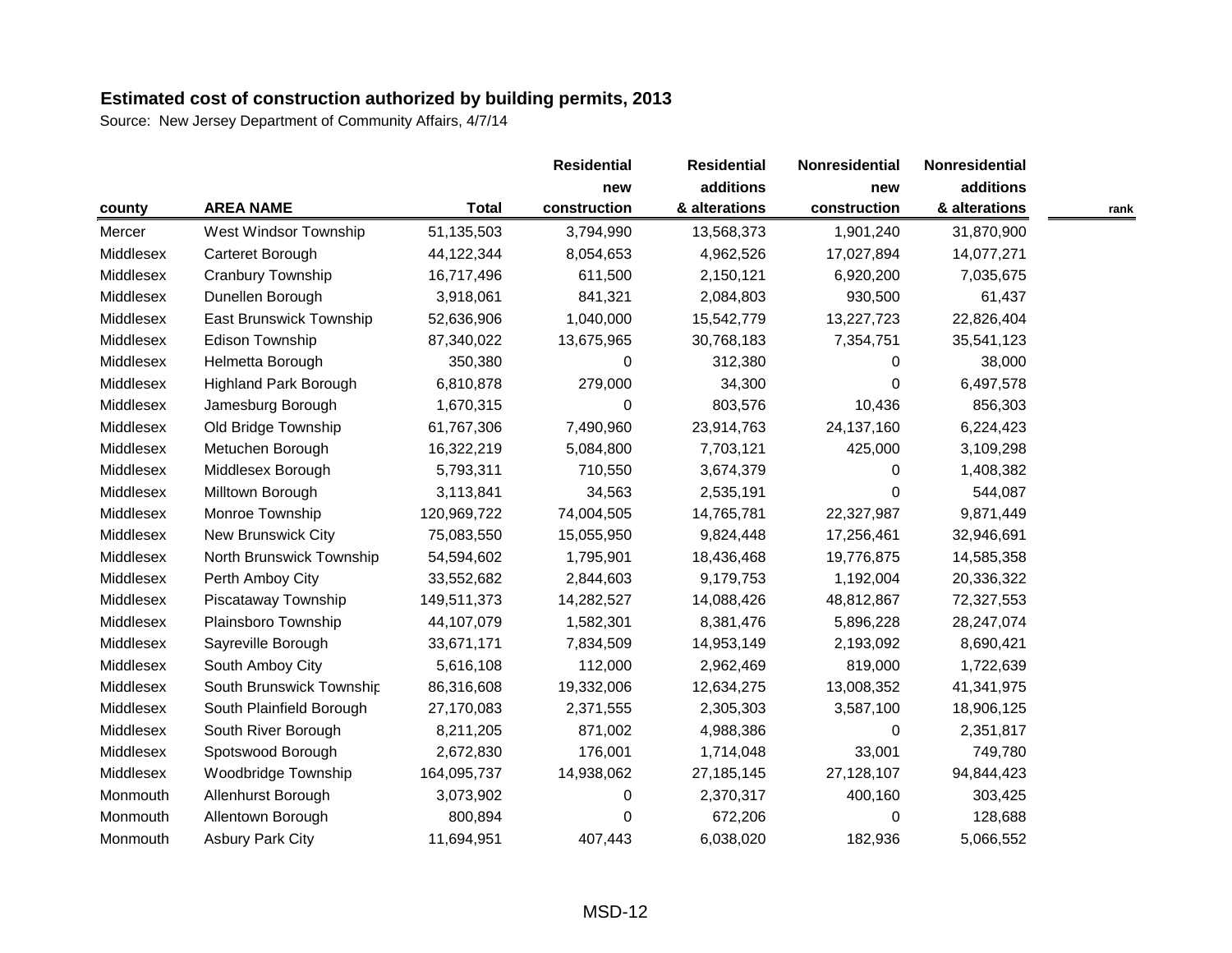|          |                              |              | <b>Residential</b> | <b>Residential</b> | Nonresidential | Nonresidential |      |
|----------|------------------------------|--------------|--------------------|--------------------|----------------|----------------|------|
|          |                              |              | new                | additions          | new            | additions      |      |
| county   | <b>AREA NAME</b>             | <b>Total</b> | construction       | & alterations      | construction   | & alterations  | rank |
| Monmouth | Atlantic Highlands Borough   | 9,326,887    | 662,550            | 4,202,389          | 216,079        | 4,245,869      |      |
| Monmouth | Avon-by-the-Sea Borough      | 7,757,058    | 4,307,601          | 3,014,149          | 88,500         | 346,808        |      |
| Monmouth | Belmar Borough               | 16,268,043   | 6,845,551          | 7,505,352          | 172,900        | 1,744,240      |      |
| Monmouth | <b>Bradley Beach Borough</b> | 7,637,642    | 2,212,250          | 5,414,742          | 4,000          | 6,650          |      |
| Monmouth | <b>Brielle Borough</b>       | 11,457,756   | 6,132,890          | 3,625,920          | 815,010        | 883,936        |      |
| Monmouth | <b>Colts Neck Township</b>   | 18,668,089   | 5,383,805          | 12,439,783         | 315,000        | 529,501        |      |
| Monmouth | Deal Borough                 | 9,908,303    | 2,738,401          | 3,722,472          | 0              | 3,447,430      |      |
| Monmouth | Eatontown Borough            | 22,610,455   | 1,802,898          | 5,060,012          | 342,200        | 15,405,345     |      |
| Monmouth | Englishtown Borough          | 2,344,555    | 1,101,704          | 269,750            | 667,430        | 305,671        |      |
| Monmouth | Fair Haven Borough           | 13,283,655   | 5,738,048          | 7,279,685          | $\Omega$       | 265,922        |      |
| Monmouth | Farmingdale Borough          | 625,691      | 4,500              | 262,344            | 28,022         | 330,825        |      |
| Monmouth | Freehold Borough             | 11,124,860   | 696,101            | 3,798,959          | 88,450         | 6,541,350      |      |
| Monmouth | Freehold Township            | 64,478,393   | 24,000             | 13,680,845         | 10,903,100     | 39,870,448     |      |
| Monmouth | <b>Highlands Borough</b>     | 13,156,911   | 2,098,200          | 10,266,589         | 8,300          | 783,822        |      |
| Monmouth | Holmdel Township             | 19,280,466   | 2,826,357          | 10,500,188         | 1,901,500      | 4,052,421      |      |
| Monmouth | Howell Township              | 49,659,706   | 18,096,976         | 18,649,767         | 5,821,039      | 7,091,924      |      |
| Monmouth | Interlaken Borough           | 529,226      | 0                  | 529,226            | 0              | 0              |      |
| Monmouth | Keansburg Borough            | 15,053,194   | 1,323,250          | 11,888,280         | 0              | 1,841,664      |      |
| Monmouth | Keyport Borough              | 4,928,308    | 111,950            | 2,318,386          | 173,931        | 2,324,041      |      |
| Monmouth | Little Silver Borough        | 19,217,312   | 8,406,035          | 6,115,896          | 2,385,650      | 2,309,731      |      |
| Monmouth | Loch Arbour Village          | 971,630      | 0                  | 593,995            | $\Omega$       | 377,635        |      |
| Monmouth | Long Branch City             | 62,875,457   | 19,852,938         | 26,733,879         | 774,093        | 15,514,547     |      |
| Monmouth | Manalapan Township           | 42,029,426   | 15,208,404         | 23,591,229         | 599,628        | 2,630,165      |      |
| Monmouth | Manasquan Borough            | 33,603,871   | 17,171,511         | 12,800,486         | 2,196,424      | 1,435,450      |      |
| Monmouth | Marlboro Township            | 84,598,995   | 21,283,858         | 35,233,887         | 11,078,303     | 17,002,947     |      |
| Monmouth | Matawan Borough              | 4,119,739    | 108,200            | 2,513,183          | 50,000         | 1,448,356      |      |
| Monmouth | Aberdeen Township            | 21,155,189   | 11,767,637         | 5,129,137          | 945,361        | 3,313,054      |      |
| Monmouth | Middletown Township          | 76,768,839   | 12,534,235         | 45,276,690         | 345,751        | 18,612,163     |      |
| Monmouth | <b>Millstone Township</b>    | 12,127,804   | 2,908,451          | 4,087,723          | 1,518,639      | 3,612,991      |      |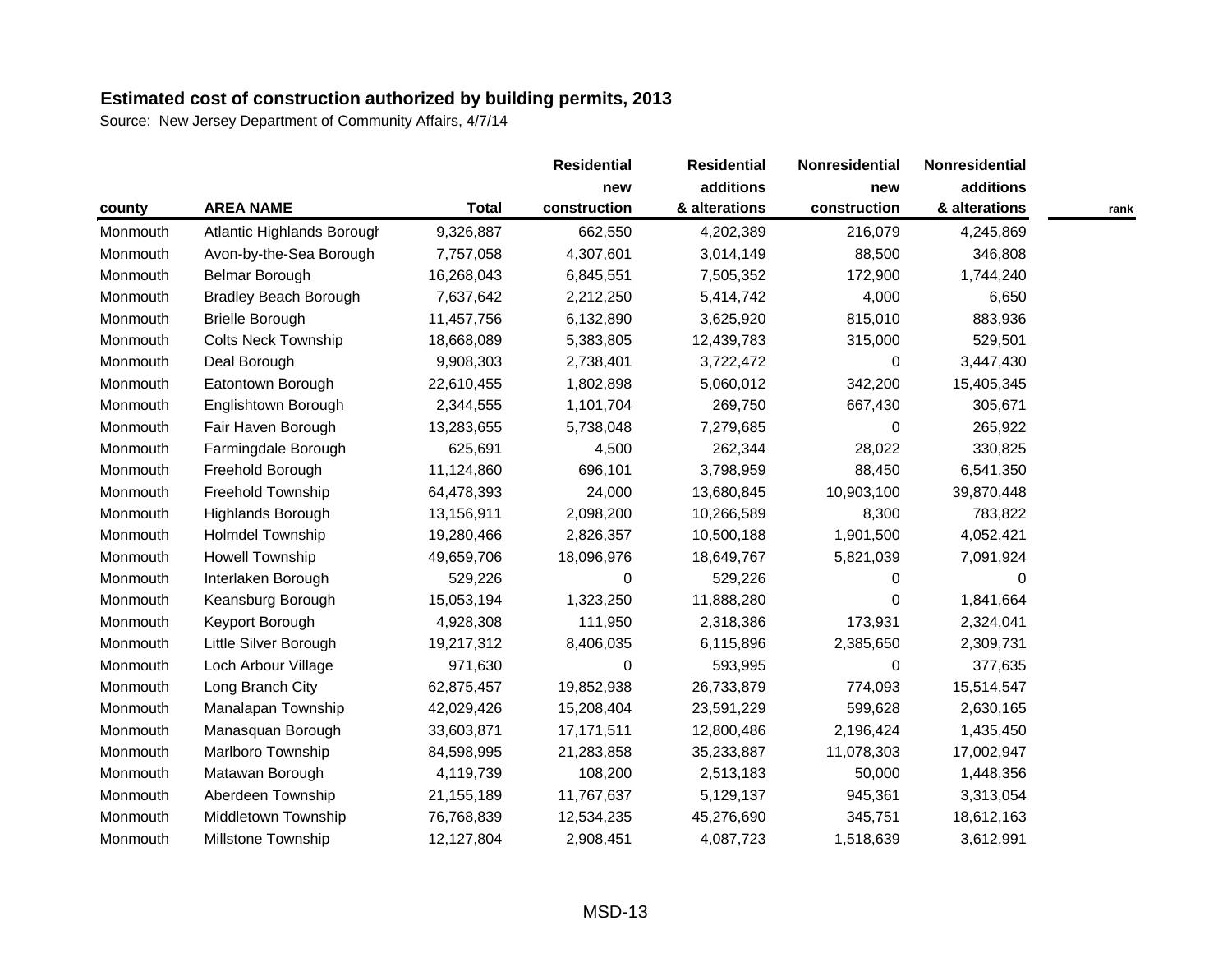|               |                                |              | <b>Residential</b> | <b>Residential</b> | Nonresidential | Nonresidential |      |
|---------------|--------------------------------|--------------|--------------------|--------------------|----------------|----------------|------|
|               |                                |              | new                | additions          | new            | additions      |      |
| county        | <b>AREA NAME</b>               | <b>Total</b> | construction       | & alterations      | construction   | & alterations  | rank |
| Monmouth      | Monmouth Beach Borough         | 23,664,683   | 4,688,904          | 12,254,079         | 675,501        | 6,046,199      |      |
| Monmouth      | Neptune Township               | 32,384,377   | 1,943,589          | 13,678,557         | 3,834,705      | 12,927,526     |      |
| Monmouth      | Neptune City Borough           | 3,479,242    | 1,254,330          | 1,413,523          | 47,400         | 763,989        |      |
| Monmouth      | <b>Tinton Falls Borough</b>    | 25,982,403   | 0                  | 5,926,421          | $\Omega$       | 20,055,982     |      |
| Monmouth      | Ocean Township                 | 31,046,663   | 8,924,295          | 8,969,413          | 4,861,917      | 8,291,038      |      |
| Monmouth      | Oceanport Borough              | 26,466,781   | 7,445,523          | 13,076,758         | 5,028,500      | 916,000        |      |
| Monmouth      | <b>Hazlet Township</b>         | 13,309,280   | 240,000            | 7,409,913          | 23,001         | 5,636,366      |      |
| Monmouth      | Red Bank Borough               | 32,918,278   | 22,708,138         | 3,065,967          | 199,596        | 6,944,577      |      |
| Monmouth      | Roosevelt Borough              | 458,237      | 24,000             | 281,337            | 91,500         | 61,400         |      |
| Monmouth      | Rumson Borough                 | 64,619,010   | 29,730,150         | 24,317,085         | 1,092,200      | 9,479,575      |      |
| Monmouth      | Sea Bright Borough             | 24,788,807   | 198,100            | 11,826,403         | 8,483,300      | 4,281,004      |      |
| Monmouth      | Sea Girt Borough               | 17,476,302   | 12,783,538         | 3,824,917          | 646,491        | 221,356        |      |
| Monmouth      | Shrewsbury Borough             | 14,319,127   | 8,354,375          | 3,144,609          | $\Omega$       | 2,820,143      |      |
| Monmouth      | Shrewsbury Township            | 222,187      | 0                  | 209,739            | $\Omega$       | 12,448         |      |
| Monmouth      | Lake Como Borough              | 2,151,806    | 531,250            | 1,279,575          | 37,200         | 303,781        |      |
| Monmouth      | Spring Lake Borough            | 26,110,584   | 9,357,022          | 7,128,460          | 8,039,256      | 1,585,846      |      |
| Monmouth      | Spring Lake Heights Boro       | 4,762,072    | 830,700            | 2,838,464          | 943,199        | 149,709        |      |
| Monmouth      | Union Beach Borough            | 22,510,954   | 10,768,760         | 10,663,898         | 68,000         | 1,010,296      |      |
| Monmouth      | <b>Upper Freehold Township</b> | 7,638,307    | 1,517,500          | 2,657,465          | 1,975,895      | 1,487,447      |      |
| Monmouth      | <b>Wall Township</b>           | 52,574,153   | 8,256,057          | 14,438,213         | 15,818,191     | 14,061,692     |      |
| Monmouth      | West Long Branch Borougl       | 20,489,202   | 13,026,388         | 4,365,998          | 832,900        | 2,263,916      |      |
| Morris        | <b>Boonton Town</b>            | 6,452,896    | 583,610            | 4,050,059          | 5,000          | 1,814,227      |      |
| <b>Morris</b> | <b>Boonton Township</b>        | 4,574,604    | 1,365,250          | 3,173,674          | 3,680          | 32,000         |      |
| <b>Morris</b> | <b>Butler Borough</b>          | 5,403,527    | 3,102,000          | 1,694,866          | 0              | 606,661        |      |
| Morris        | Chatham Borough                | 17,098,032   | 3,547,500          | 10,233,728         | 2,305,500      | 1,011,304      |      |
| <b>Morris</b> | Chatham Township               | 30,460,521   | 11,901,352         | 13,636,475         | 30,600         | 4,892,094      |      |
| <b>Morris</b> | Chester Borough                | 2,446,258    | 0                  | 1,101,862          | 0              | 1,344,396      |      |
| Morris        | <b>Chester Township</b>        | 11,378,195   | 1,423,100          | 7,802,561          | 281,803        | 1,870,731      |      |
| Morris        | Denville Township              | 19,704,316   | 3,169,600          | 7,511,124          | 126,250        | 8,897,342      |      |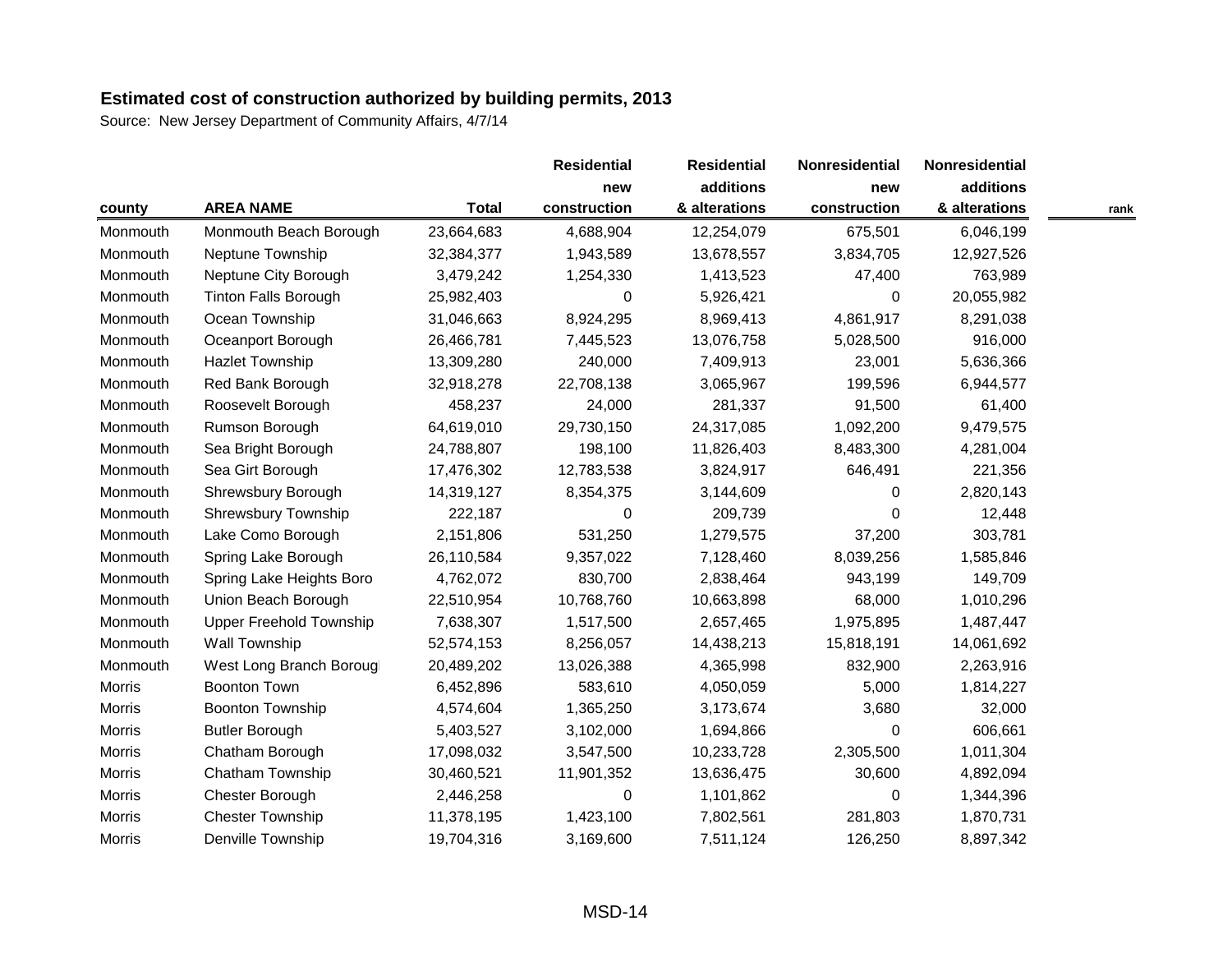|               |                                |              | <b>Residential</b> | <b>Residential</b> | Nonresidential | Nonresidential |      |
|---------------|--------------------------------|--------------|--------------------|--------------------|----------------|----------------|------|
|               |                                |              | new                | additions          | new            | additions      |      |
| county        | <b>AREA NAME</b>               | <b>Total</b> | construction       | & alterations      | construction   | & alterations  | rank |
| <b>Morris</b> | Dover Town                     | 9,078,917    | 658,576            | 2,515,002          | $\Omega$       | 5,905,339      |      |
| <b>Morris</b> | East Hanover Township          | 18,437,340   | 1,000,550          | 5,256,763          | 1,772,850      | 10,407,177     |      |
| <b>Morris</b> | Florham Park Borough           | 36,067,135   | 14,021,381         | 6,689,691          | 1,145,000      | 14,211,063     |      |
| Morris        | <b>Hanover Township</b>        | 51,260,369   | 20,203,903         | 6,123,810          | 6,818,677      | 18,113,979     |      |
| <b>Morris</b> | Harding Township               | 11,494,198   | 4,681,960          | 4,437,730          | 209,000        | 2,165,508      |      |
| <b>Morris</b> | Jefferson Township             | 10,762,722   | 1,031,150          | 6,839,154          | 851,781        | 2,040,637      |      |
| <b>Morris</b> | Kinnelon Borough               | 6,468,790    | 512,175            | 5,817,340          | 10,000         | 129,275        |      |
| <b>Morris</b> | Lincoln Park Borough           | 2,902,574    | 201,100            | 2,059,734          | 74,241         | 567,499        |      |
| <b>Morris</b> | Madison Borough                | 34,671,237   | 5,535,830          | 15,080,114         | 3,681,120      | 10,374,173     |      |
| <b>Morris</b> | Mendham Borough                | 7,455,958    | 546,500            | 3,771,604          | 181,300        | 2,956,554      |      |
| <b>Morris</b> | Mendham Township               | 8,611,069    | 1,459,600          | 5,610,872          | 321,500        | 1,219,097      |      |
| <b>Morris</b> | Mine Hill Township             | 2,148,104    | 836,195            | 1,294,569          | 0              | 17,340         |      |
| <b>Morris</b> | Montville Township             | 29,391,200   | 5,930,660          | 15,766,240         | 2,910,534      | 4,783,766      |      |
| <b>Morris</b> | Morris Township                | 52,546,193   | 10,541,061         | 19,467,831         | 4,887,500      | 17,649,801     |      |
| <b>Morris</b> | Morris Plains Borough          | 15,730,119   | 571,200            | 3,767,159          | 0              | 11,391,760     |      |
| <b>Morris</b> | Morristown Town                | 65,384,233   | 34,722,051         | 7,055,824          | 1,470,103      | 22,136,255     |      |
| <b>Morris</b> | Mountain Lakes Borough         | 7,825,413    | 1,989,100          | 5,293,846          | $\Omega$       | 542,467        |      |
| <b>Morris</b> | Mount Arlington Borough        | 6,975,195    | 1,641,510          | 2,008,756          | 2,503,500      | 821,429        |      |
| <b>Morris</b> | Mount Olive Township           | 72,430,872   | 18,925,051         | 5,518,634          | 3,000          | 47,984,187     |      |
| <b>Morris</b> | Netcong Borough                | 1,217,968    | 209,150            | 688,961            | 116,380        | 203,477        |      |
| <b>Morris</b> | Parsippany-Troy Hills Twp      | 103,038,654  | 7,886,250          | 22,422,471         | 545,184        | 72,184,749     |      |
| <b>Morris</b> | Long Hill Township             | 10,535,021   | 439,200            | 6,872,863          | 2,181,001      | 1,041,957      |      |
| <b>Morris</b> | Pequannock Township            | 22,130,410   | 2,394,120          | 9,976,814          | 135,685        | 9,623,791      |      |
| <b>Morris</b> | Randolph Township              | 25,616,103   | 3,839,327          | 9,593,598          | 160,000        | 12,023,178     |      |
| <b>Morris</b> | Riverdale Borough              | 1,982,671    | 0                  | 738,546            | 0              | 1,244,125      |      |
| <b>Morris</b> | Rockaway Borough               | 3,281,207    | 247,000            | 1,770,316          | 128,900        | 1,134,991      |      |
| <b>Morris</b> | Rockaway Township              | 17,379,384   | 1,829,750          | 7,915,946          | 313,140        | 7,320,548      |      |
| <b>Morris</b> | Roxbury Township               | 14,184,225   | 957,492            | 8,662,719          | 76,000         | 4,488,014      |      |
| <b>Morris</b> | <b>Victory Gardens Borough</b> | 57,771       | 0                  | 57,771             | 0              | 0              |      |
|               |                                |              |                    |                    |                |                |      |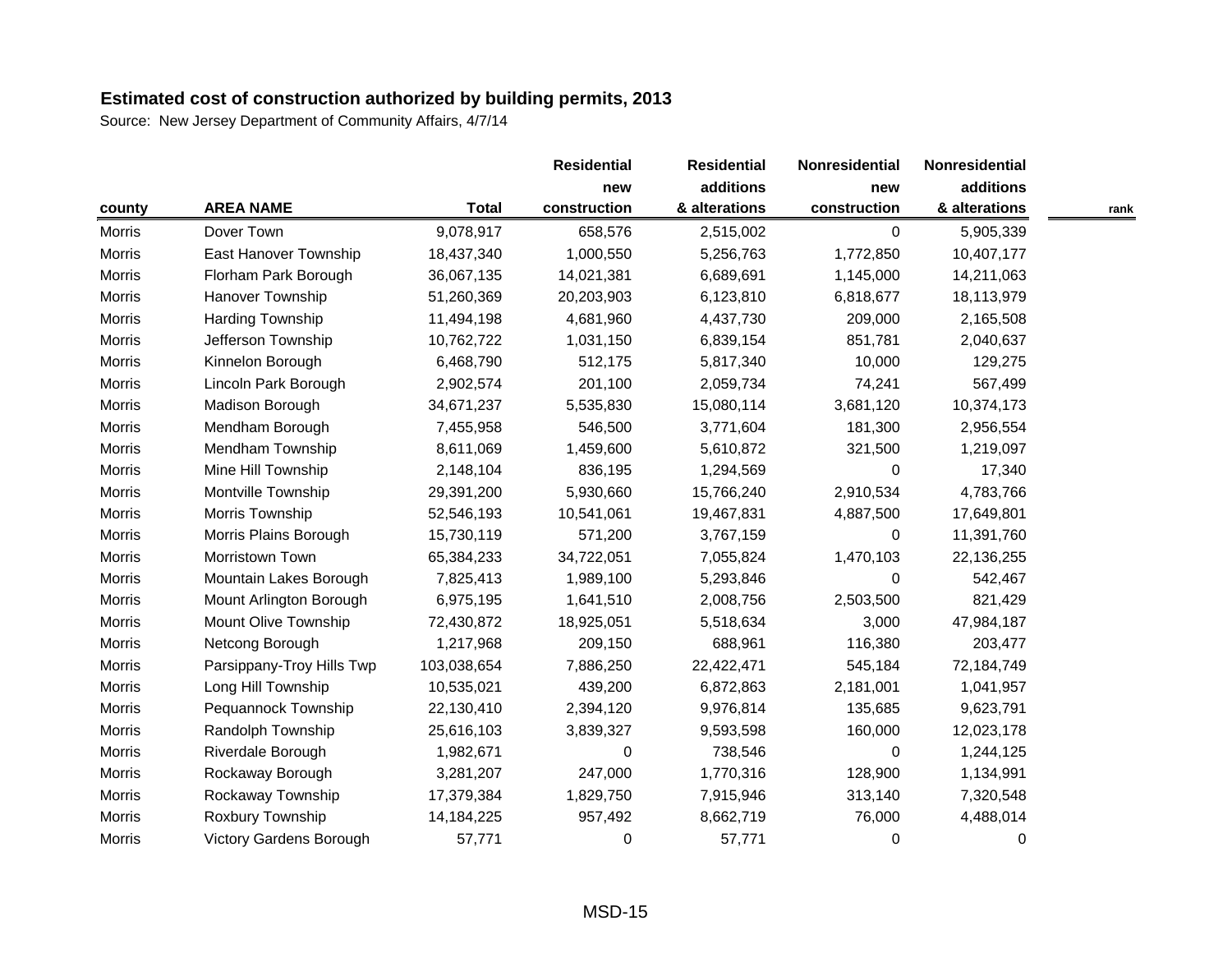|               |                               |              | <b>Residential</b> | <b>Residential</b> | Nonresidential | Nonresidential |      |
|---------------|-------------------------------|--------------|--------------------|--------------------|----------------|----------------|------|
|               |                               |              | new                | additions          | new            | additions      |      |
| county        | <b>AREA NAME</b>              | <b>Total</b> | construction       | & alterations      | construction   | & alterations  | rank |
| <b>Morris</b> | Washington Township           | 17,460,441   | 1,158,937          | 12,019,183         | 153,000        | 4,129,321      |      |
| <b>Morris</b> | <b>Wharton Borough</b>        | 7,127,974    | 4,686,900          | 1,617,259          | $\Omega$       | 823,815        |      |
| Ocean         | Barnegat Light Borough        | 6,102,565    | 4,667,900          | 1,221,505          | $\Omega$       | 213,160        |      |
| Ocean         | Bay Head Borough              | 22,400,289   | 5,365,500          | 14,144,868         | 253,995        | 2,635,926      |      |
| Ocean         | Beach Haven Borough           | 22,883,562   | 10,351,710         | 10,186,882         | 532,000        | 1,812,970      |      |
| Ocean         | Beachwood Borough             | 4,197,433    | 1,679,100          | 1,744,123          | 15,000         | 759,210        |      |
| Ocean         | <b>Berkeley Township</b>      | 36,857,248   | 14,658,083         | 20,787,868         | 551,102        | 860,195        |      |
| Ocean         | <b>Brick Township</b>         | 81,931,252   | 24,196,361         | 36,014,180         | 3,661,500      | 18,059,211     |      |
| Ocean         | <b>Toms River Township</b>    | 151,562,567  | 59,343,799         | 56,051,806         | 4,248,974      | 31,917,988     |      |
| Ocean         | Eagleswood Township           | 1,530,826    | 73,871             | 578,075            | 415,000        | 463,880        |      |
| Ocean         | Harvey Cedars Borough         | 6,892,544    | 4,115,865          | 2,682,179          | $\Omega$       | 94,500         |      |
| Ocean         | <b>Island Heights Borough</b> | 1,751,675    | 677,150            | 789,175            | 85,000         | 200,350        |      |
| Ocean         | Jackson Township              | 43,127,144   | 7,815,001          | 16,368,932         | 6,326,530      | 12,616,681     |      |
| Ocean         | Lacey Township                | 31,163,312   | 16,646,050         | 8,475,836          | 904,750        | 5,136,676      |      |
| Ocean         | Lakehurst Borough             | 676,047      | 0                  | 424,897            | $\Omega$       | 251,150        |      |
| Ocean         | Lakewood Township             | 117,566,007  | 63,767,572         | 12,141,817         | 24,732,861     | 16,923,757     |      |
| Ocean         | Lavallette Borough            | 37,721,409   | 12,617,470         | 23,588,717         | 26,000         | 1,489,222      |      |
| Ocean         | Little Egg Harbor Township    | 42,706,726   | 14,835,973         | 20,605,979         | 337,250        | 6,927,524      |      |
| Ocean         | Long Beach Township           | 96,294,204   | 53,346,715         | 39,426,388         | 464,500        | 3,056,601      |      |
| Ocean         | Manchester Township           | 19,584,224   | 6,795,198          | 10,047,574         | 775,505        | 1,965,947      |      |
| Ocean         | Mantoloking Borough           | 19,525,244   | 5,652,653          | 13,510,440         | 136,080        | 226,071        |      |
| Ocean         | Ocean Township                | 20,035,306   | 15,791,916         | 3,462,921          | 5,700          | 774,769        |      |
| Ocean         | Ocean Gate Borough            | 3,595,863    | 1,895,635          | 1,350,078          | 6,000          | 344,150        |      |
| Ocean         | Pine Beach Borough            | 1,446,123    | 448,125            | 995,997            | 0              | 2,001          |      |
| Ocean         | <b>Plumsted Township</b>      | 7,217,013    | 1,114,442          | 1,838,735          | 222,444        | 4,041,392      |      |
| Ocean         | Point Pleasant Borough        | 26,074,379   | 12,881,547         | 10,914,803         | 0              | 2,278,029      |      |
| Ocean         | Point Pleasant Beach Boro     | 27,279,646   | 11,802,011         | 12,105,106         | 915,451        | 2,457,078      |      |
| Ocean         | Seaside Heights Borough       | 31,051,254   | 124,113            | 18,506,332         | 0              | 12,420,809     |      |
| Ocean         | Seaside Park Borough          | 11,888,395   | 1,688,151          | 9,436,373          | 0              | 763,871        |      |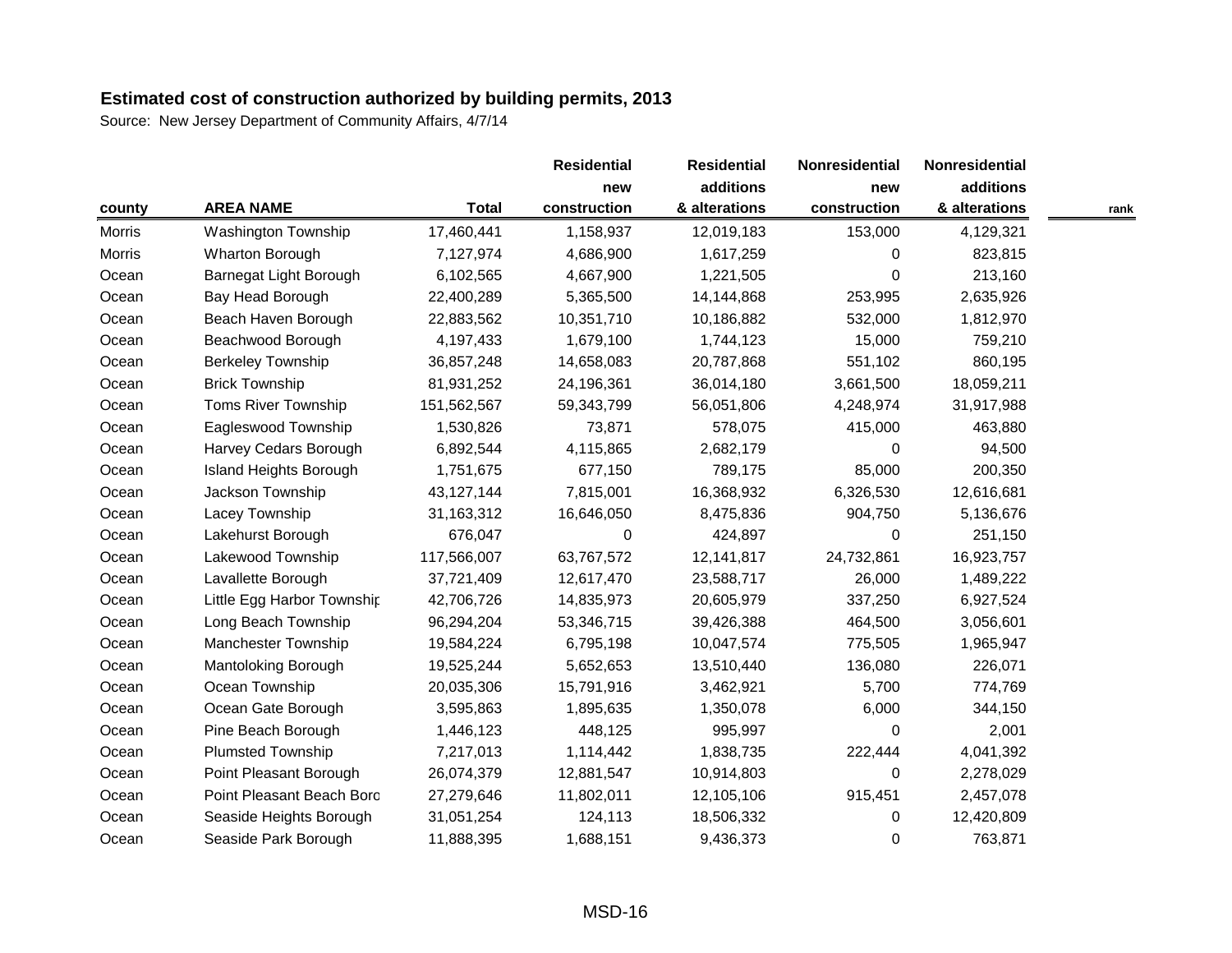Source: New Jersey Department of Community Affairs, 4/7/14

|         |                              |              | <b>Residential</b> | <b>Residential</b> | Nonresidential | Nonresidential |      |
|---------|------------------------------|--------------|--------------------|--------------------|----------------|----------------|------|
|         |                              |              | new                | additions          | new            | additions      |      |
| county  | <b>AREA NAME</b>             | <b>Total</b> | construction       | & alterations      | construction   | & alterations  | rank |
| Ocean   | Ship Bottom Borough          | 15,729,086   | 6,206,673          | 5,534,180          | 255,000        | 3,733,233      |      |
| Ocean   | South Toms River Borough     | 1,683,144    | 1,080,900          | 493,849            | $\Omega$       | 108,395        |      |
| Ocean   | <b>Stafford Township</b>     | 61,939,594   | 37,637,566         | 16,665,037         | 1,329,083      | 6,307,908      |      |
| Ocean   | Surf City Borough            | 11,043,256   | 6,474,023          | 4,469,033          | $\Omega$       | 100,200        |      |
| Ocean   | <b>Tuckerton Borough</b>     | 7,489,871    | 0                  | 0                  | 2,214,228      | 5,275,643      |      |
| Ocean   | <b>Barnegat Township</b>     | 25,361,210   | 15,724,055         | 6,256,801          | 1,597,977      | 1,782,377      |      |
| Passaic | <b>Bloomingdale Borough</b>  | 14,297,394   | 10,493,629         | 2,748,835          | 92,400         | 962,530        |      |
| Passaic | <b>Clifton City</b>          | 60,229,803   | 11,059,479         | 20,256,129         | 1,038,950      | 27,875,245     |      |
| Passaic | Haledon Borough              | 2,368,682    | 852,000            | 1,160,284          | $\Omega$       | 356,398        |      |
| Passaic | Hawthorne Borough            | 11,157,450   | 350,001            | 7,009,876          | 196,540        | 3,601,033      |      |
| Passaic | <b>Little Falls Township</b> | 21,542,340   | 95,500             | 2,715,371          | 532,500        | 18,198,969     |      |
| Passaic | North Haledon Borough        | 5,819,680    | 392,500            | 3,646,621          | 26,500         | 1,754,059      |      |
| Passaic | Passaic City                 | 37,246,984   | 2,038,245          | 9,359,581          | 1,537,015      | 24,312,143     |      |
| Passaic | Paterson City                | 66,630,289   | 14,172,203         | 22,026,517         | 3,153,450      | 27,278,119     |      |
| Passaic | Pompton Lakes Borough        | 4,395,160    | 8,500              | 3,365,625          | $\Omega$       | 1,021,035      |      |
| Passaic | Prospect Park Borough        | 818,855      | 0                  | 690,855            | 0              | 128,000        |      |
| Passaic | Ringwood Borough             | 7,249,179    | 224,500            | 4,603,271          | 86,452         | 2,334,956      |      |
| Passaic | <b>Totowa Borough</b>        | 12,270,260   | $\boldsymbol{0}$   | 3,398,218          | 205,000        | 8,667,042      |      |
| Passaic | Wanaque Borough              | 16,314,283   | 6,406,500          | 2,958,438          | 5,775,000      | 1,174,345      |      |
| Passaic | Wayne Township               | 59,577,866   | 8,992,724          | 23,437,964         | 2,746,004      | 24,401,174     |      |
| Passaic | <b>West Milford Township</b> | 19,412,443   | 1,698,700          | 11,239,715         | 929,508        | 5,544,520      |      |
| Passaic | <b>Woodland Park Borough</b> | 21,212,500   | 5,603,841          | 2,370,123          | 183,000        | 13,055,536     |      |
| Salem   | Alloway Township             | 1,219,600    | 470,000            | 357,000            | 99,800         | 292,800        |      |
| Salem   | Elmer Borough                | 1,006,262    | 122,300            | 71,645             | 485,500        | 326,817        |      |
| Salem   | Elsinboro Township           | 329,440      | 0                  | 205,840            | 112,600        | 11,000         |      |
| Salem   | Lower Alloways Creek Twp     | 2,121,038    | 321,800            | 472,176            | 147,100        | 1,179,962      |      |
| Salem   | Mannington Township          | 1,185,239    | 300                | 386,063            | 492,850        | 306,026        |      |
| Salem   | <b>Oldmans Township</b>      | 12,528,062   | 250,000            | 544,577            | 11,426,832     | 306,653        |      |
| Salem   | Penns Grove Borough          | 490,527      | 0                  | 336,526            | $\Omega$       | 154,001        |      |

MSD-17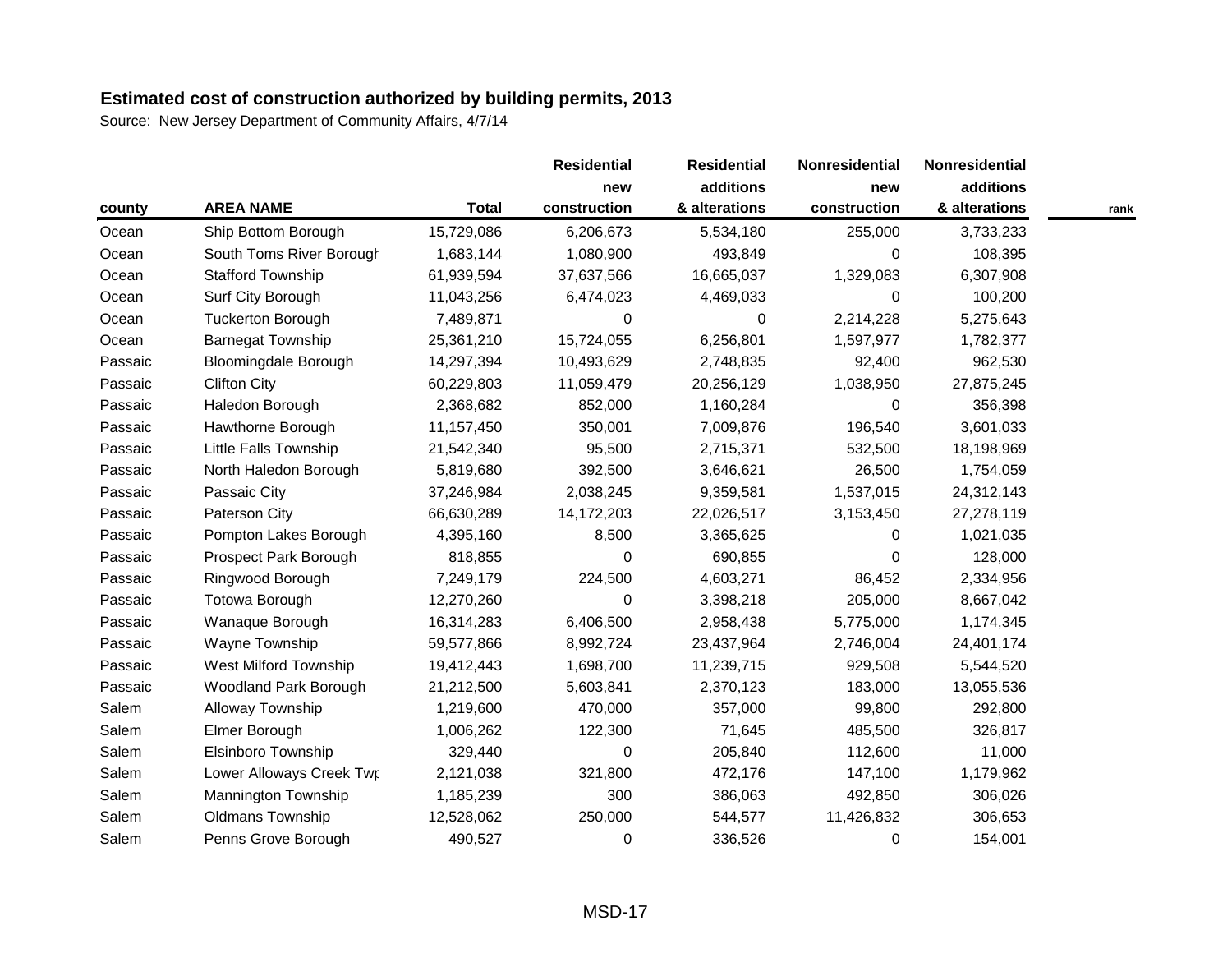Source: New Jersey Department of Community Affairs, 4/7/14

|          |                               |              | <b>Residential</b> | <b>Residential</b> | Nonresidential | Nonresidential |      |
|----------|-------------------------------|--------------|--------------------|--------------------|----------------|----------------|------|
|          |                               |              | new                | additions          | new            | additions      |      |
| county   | <b>AREA NAME</b>              | <b>Total</b> | construction       | & alterations      | construction   | & alterations  | rank |
| Salem    | Pennsville Township           | 6,476,979    | 3,000              | 2,206,978          | 104,409        | 4,162,592      |      |
| Salem    | Pilesgrove Township           | 5,566,048    | 401,125            | 1,612,138          | 2,901,271      | 651,514        |      |
| Salem    | Pittsgrove Township           | 3,847,564    | 1,002,116          | 1,057,920          | 268,900        | 1,518,628      |      |
| Salem    | Quinton Township              | 817,211      | 171,000            | 279,430            | 52,270         | 314,511        |      |
| Salem    | Salem City                    | 2,919,443    | $\Omega$           | 2,711,933          | 45,325         | 162,185        |      |
| Salem    | <b>Carneys Point Township</b> | 18,113,457   | 936,916            | 1,605,529          | 6,809,386      | 8,761,626      |      |
| Salem    | Upper Pittsgrove Township     | 1,482,498    | 319,654            | 353,419            | 209,935        | 599,490        |      |
| Salem    | Woodstown Borough             | 5,248,163    | 0                  | 1,055,248          | 34,700         | 4,158,215      |      |
| Somerset | <b>Bedminster Township</b>    | 30,573,351   | 4,501,056          | 5,227,986          | 2,598,003      | 18,246,306     |      |
| Somerset | <b>Bernards Township</b>      | 45,921,961   | 7,090,502          | 24,945,823         | 1,135,476      | 12,750,160     |      |
| Somerset | Bernardsville Borough         | 19,802,337   | 6,916,879          | 8,248,826          | 456,400        | 4,180,232      |      |
| Somerset | Bound Brook Borough           | 15,331,524   | 10,325,000         | 2,274,405          | 1,921,295      | 810,824        |      |
| Somerset | <b>Branchburg Township</b>    | 80,554,071   | 827,150            | 8,089,966          | 1,971,247      | 69,665,708     |      |
| Somerset | <b>Bridgewater Township</b>   | 82,705,947   | 7,038,750          | 24,967,141         | 7,318,500      | 43,381,556     |      |
| Somerset | Far Hills Borough             | 2,998,533    | 2,068,150          | 880,259            | $\Omega$       | 50,124         |      |
| Somerset | Franklin Township             | 124,242,002  | 35,627,858         | 24,291,599         | 10,556,350     | 53,766,195     |      |
| Somerset | Green Brook Township          | 6,703,184    | 1,038,100          | 3,612,281          | 0              | 2,052,803      |      |
| Somerset | Hillsborough Township         | 48,382,783   | 21,550,599         | 17,753,841         | 1,658,819      | 7,419,524      |      |
| Somerset | Manville Borough              | 13,547,140   | 793,400            | 2,877,125          | 12,210         | 9,864,405      |      |
| Somerset | Millstone Borough             | 663,808      | 315,560            | 234,869            | 27,380         | 85,999         |      |
| Somerset | <b>Montgomery Township</b>    | 39,301,349   | 19,104,477         | 13,613,035         | 1,673,950      | 4,909,887      |      |
| Somerset | North Plainfield Borough      | 32,914,659   | 289,900            | 4,319,130          | 24,576,991     | 3,728,638      |      |
| Somerset | Peapack and Gladstone Bo      | 5,653,003    | 2,254,160          | 2,250,969          | 1,350          | 1,146,524      |      |
| Somerset | Raritan Borough               | 26,650,130   | 11,293,047         | 4,606,334          | 576,001        | 10,174,748     |      |
| Somerset | Rocky Hill Borough            | 664,867      | 0                  | 145,477            | $\Omega$       | 519,390        |      |
| Somerset | Somerville Borough            | 11,194,871   | 178,000            | 2,865,183          | 40,600         | 8,111,088      |      |
| Somerset | South Bound Brook Boro        | 3,608,370    | 423,520            | 1,612,288          | 850,200        | 722,362        |      |
| Somerset | Warren Township               | 40,076,593   | 13,808,612         | 16,813,417         | 245,290        | 9,209,274      |      |
| Somerset | Watchung Borough              | 11,178,803   | 2,170,340          | 3,744,296          | 190,000        | 5,074,167      |      |

MSD-18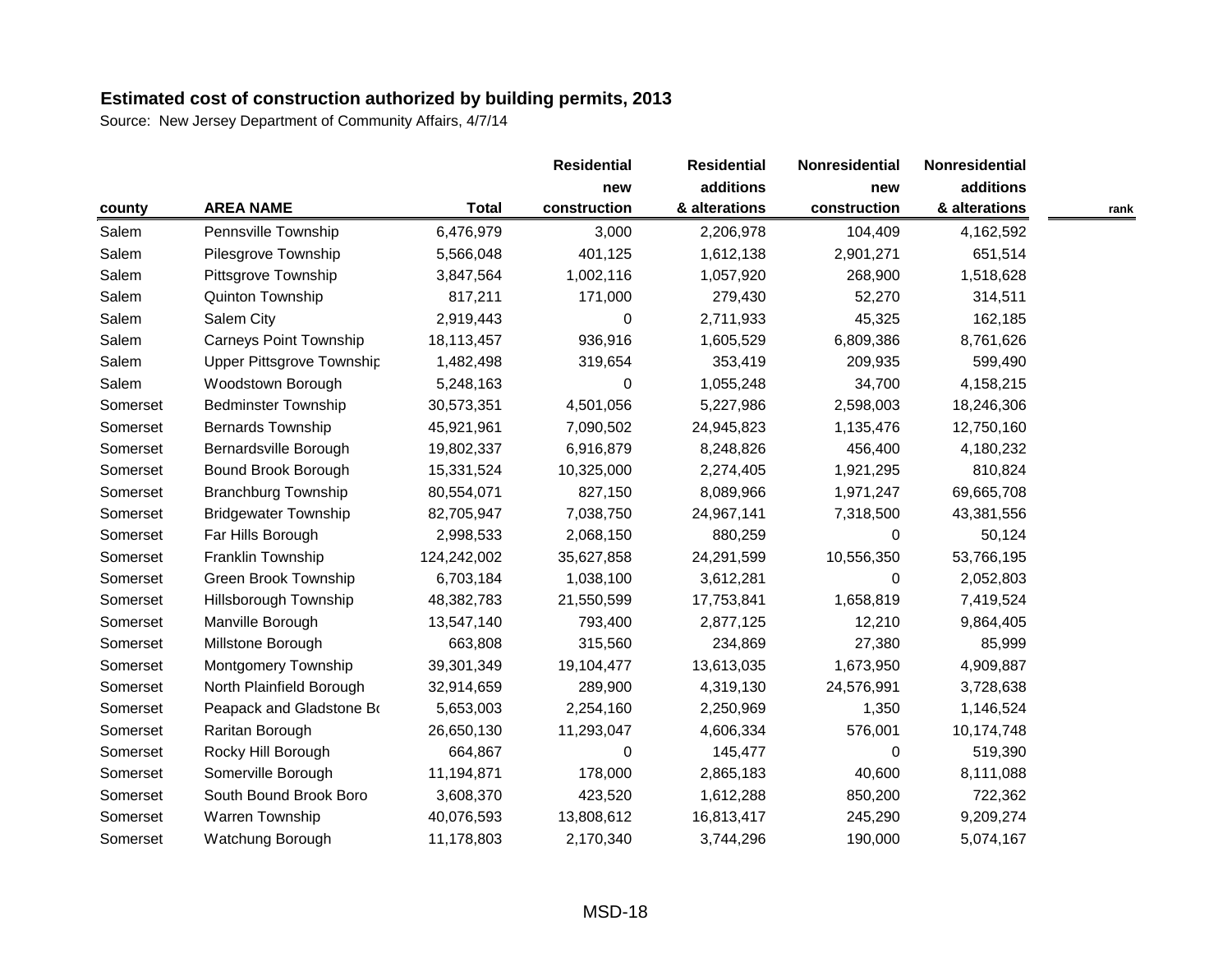|               |                                  |              | <b>Residential</b> | <b>Residential</b> | Nonresidential | Nonresidential |      |
|---------------|----------------------------------|--------------|--------------------|--------------------|----------------|----------------|------|
|               |                                  |              | new                | additions          | new            | additions      |      |
| county        | <b>AREA NAME</b>                 | <b>Total</b> | construction       | & alterations      | construction   | & alterations  | rank |
| Sussex        | Andover Borough                  | 710,869      | 0                  | 305,569            | 11,000         | 394,300        |      |
| <b>Sussex</b> | Andover Township                 | 3,377,263    | 0                  | 1,799,124          | 60,900         | 1,517,239      |      |
| <b>Sussex</b> | <b>Branchville Borough</b>       | 720,388      | 0                  | 277,746            | 251,000        | 191,642        |      |
| <b>Sussex</b> | Byram Township                   | 3,856,379    | 351,900            | 2,950,839          | 27,607         | 526,033        |      |
| <b>Sussex</b> | <b>Frankford Township</b>        | 6,978,374    | 2,078,250          | 3,872,295          | 125,700        | 902,129        |      |
| <b>Sussex</b> | Franklin Borough                 | 1,534,264    | 14                 | 677,985            | 12,648         | 843,617        |      |
| <b>Sussex</b> | Fredon Township                  | 4,463,404    | 0                  | 951,611            | 3,268,123      | 243,670        |      |
| <b>Sussex</b> | Green Township                   | 4,611,806    | 870,650            | 621,692            | 2,051,136      | 1,068,328      |      |
| <b>Sussex</b> | Hamburg Borough                  | 1,980,209    | 1,027,050          | 727,430            | 10,500         | 215,229        |      |
| <b>Sussex</b> | Hampton Township                 | 6,337,881    | 220,500            | 1,795,000          | 3,544,790      | 777,591        |      |
| <b>Sussex</b> | Hardyston Township               | 7,888,713    | 1,411,999          | 2,672,242          | 735,313        | 3,069,159      |      |
| <b>Sussex</b> | Hopatcong Borough                | 14,802,864   | 757,200            | 5,750,737          | 5,885,621      | 2,409,306      |      |
| <b>Sussex</b> | Lafayette Township               | 1,258,141    | 0                  | 947,749            | 140,100        | 170,292        |      |
| <b>Sussex</b> | Montague Township                | 1,083,783    | 316,600            | 577,954            | 0              | 189,229        |      |
| <b>Sussex</b> | Newton Town                      | 9,592,237    | 0                  | 1,241,072          | 71,708         | 8,279,457      |      |
| <b>Sussex</b> | Ogdensburg Borough               | 590,499      | 0                  | 401,792            | 9,060          | 179,647        |      |
| <b>Sussex</b> | Sandyston Township               | 1,246,357    | 14,000             | 831,719            | 262,563        | 138,075        |      |
| <b>Sussex</b> | Sparta Township                  | 28,229,300   | 4, 142, 152        | 17,066,265         | 425,100        | 6,595,783      |      |
| <b>Sussex</b> | Stanhope Borough                 | 2,513,696    | 0                  | 1,362,291          | 0              | 1,151,405      |      |
| <b>Sussex</b> | <b>Stillwater Township</b>       | 2,492,972    | 300,000            | 1,253,015          | 376,580        | 563,377        |      |
| <b>Sussex</b> | Sussex Borough                   | 486,819      | 0                  | 329,668            | $\Omega$       | 157,151        |      |
| <b>Sussex</b> | Vernon Township                  | 10,922,432   | 1,520,100          | 6,419,859          | 304,638        | 2,677,835      |      |
| <b>Sussex</b> | <b>Walpack Township</b>          |              | 0                  | 0                  | 0              |                |      |
| <b>Sussex</b> | Wantage Township                 | 16,350,086   | 1,163,264          | 1,905,670          | 403,701        | 12,877,451     |      |
| Union         | <b>Berkeley Heights Township</b> | 25, 164, 717 | 3,526,600          | 9,721,279          | 1,101,500      | 10,815,338     |      |
| Union         | <b>Clark Township</b>            | 14,873,791   | 2,569,000          | 6,818,454          | 1,950,189      | 3,536,148      |      |
| Union         | Cranford Township                | 46, 101, 228 | 17,049,851         | 20,876,580         | 2,277,254      | 5,897,543      |      |
| Union         | <b>Elizabeth City</b>            | 77,937,473   | 16,365,753         | 19,341,283         | 7,154,261      | 35,076,176     |      |
| Union         | Fanwood Borough                  | 7,549,904    | 1,019,301          | 4,655,411          | 775,900        | 1,099,292      |      |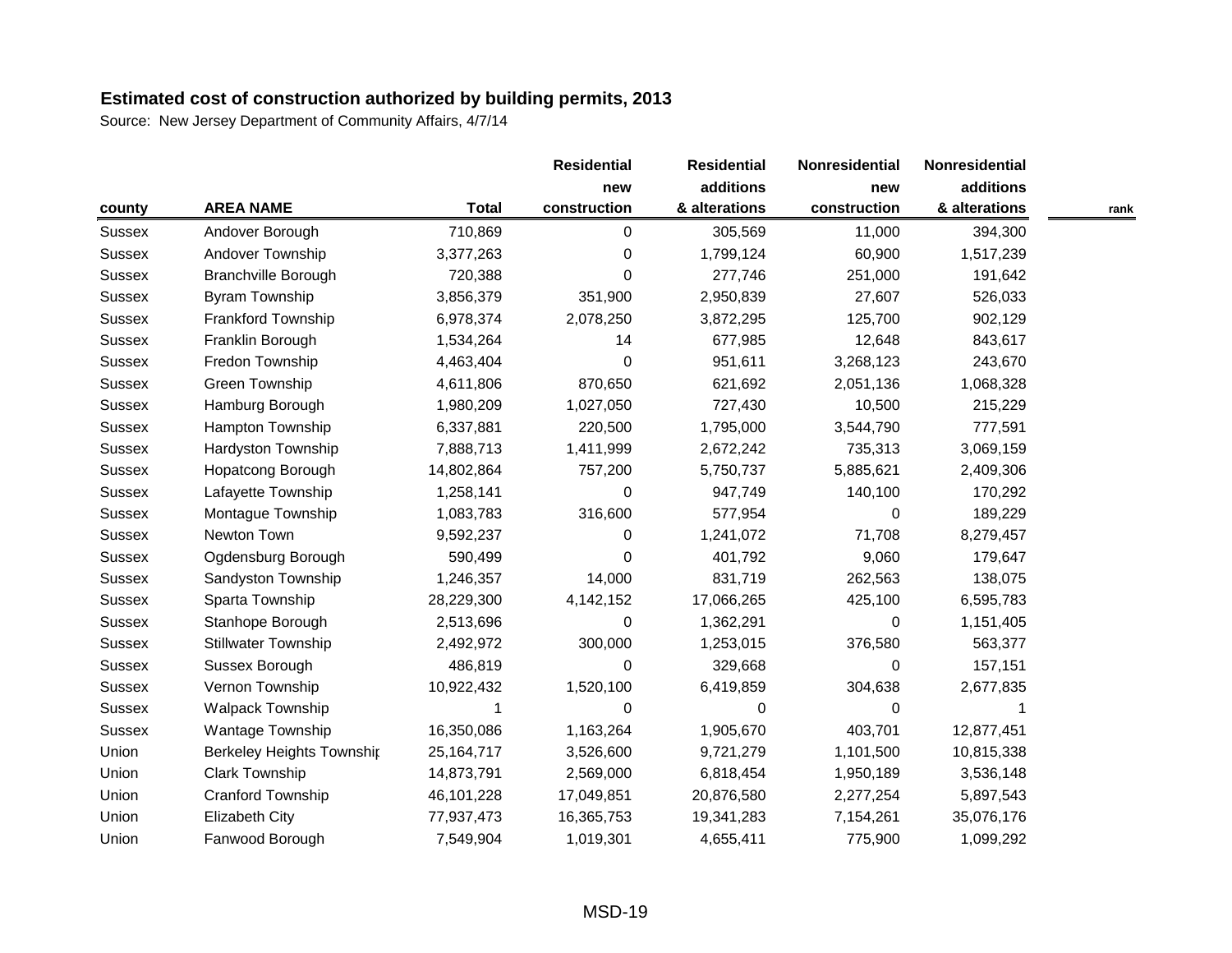|        |                            |              | <b>Residential</b> | <b>Residential</b> | Nonresidential | Nonresidential |      |
|--------|----------------------------|--------------|--------------------|--------------------|----------------|----------------|------|
|        |                            |              | new                | additions          | new            | additions      |      |
| county | <b>AREA NAME</b>           | <b>Total</b> | construction       | & alterations      | construction   | & alterations  | rank |
| Union  | Garwood Borough            | 18,420,198   | 0                  | 1,799,160          | 16,020,757     | 600,281        |      |
| Union  | Hillside Township          | 7,370,517    | 1,785,652          | 3,967,004          | 189,600        | 1,428,261      |      |
| Union  | Kenilworth Borough         | 7,704,740    | 698,600            | 3,315,154          | 4,480          | 3,686,506      |      |
| Union  | <b>Linden City</b>         | 74,571,867   | 4,956,526          | 9,401,263          | 24,812,097     | 35,401,981     |      |
| Union  | Mountainside Borough       | 15,045,858   | 1,175,000          | 8,426,914          | 1,267,500      | 4,176,444      |      |
| Union  | New Providence Borough     | 17,345,525   | 3,008,000          | 9,841,234          | 227,850        | 4,268,441      |      |
| Union  | <b>Plainfield City</b>     | 18,618,033   | 3,822,696          | 13,526,220         | 43,300         | 1,225,817      |      |
| Union  | <b>Rahway City</b>         | 18,709,374   | 1,046,150          | 10,030,343         | 136,265        | 7,496,616      |      |
| Union  | Roselle Borough            | 9,928,924    | 0                  | 5,587,600          | $\Omega$       | 4,341,324      |      |
| Union  | Roselle Park Borough       | 3,425,216    | 67,979             | 2,825,563          | 96,000         | 435,674        |      |
| Union  | Scotch Plains Township     | 24,838,081   | 2,794,100          | 18,887,289         | 1,005,574      | 2,151,118      |      |
| Union  | Springfield Township       | 18,444,758   | 1,762,450          | 9,290,279          | 1,525,611      | 5,866,418      |      |
| Union  | <b>Summit City</b>         | 55,474,990   | 8,698,987          | 32,886,423         | 58,842         | 13,830,738     |      |
| Union  | <b>Union Township</b>      | 49,998,419   | 1,541,600          | 17,445,652         | 2,079,130      | 28,932,037     |      |
| Union  | <b>Westfield Town</b>      | 55,857,304   | 15,806,500         | 26,947,755         | 878,171        | 12,224,878     |      |
| Union  | Winfield Township          | 295,097      | 0                  | 295,097            | 0              | 0              |      |
| Warren | <b>Allamuchy Township</b>  | 8,749,504    | 7,240,708          | 648,974            | 40,250         | 819,572        |      |
| Warren | Alpha Borough              | 924,056      | 0                  | 516,573            | 147,000        | 260,483        |      |
| Warren | <b>Belvidere Town</b>      | 1,294,225    | 0                  | 579,188            | $\Omega$       | 715,037        |      |
| Warren | <b>Blairstown Township</b> | 3,776,370    | 405,725            | 1,447,621          | 1,023,956      | 899,068        |      |
| Warren | Franklin Township          | 3,266,306    | 0                  | 1,111,862          | 121,500        | 2,032,944      |      |
| Warren | Frelinghuysen Township     | 1,073,939    | 287,250            | 167,915            | 20,000         | 598,774        |      |
| Warren | <b>Greenwich Township</b>  | 2,400,702    | 985                | 900,880            | 204,160        | 1,294,677      |      |
| Warren | <b>Hackettstown Town</b>   | 5,680,348    | 0                  | 1,241,376          | 297,000        | 4,141,972      |      |
| Warren | <b>Hardwick Township</b>   | 1,468,326    | 311,480            | 493,184            | 50,030         | 613,632        |      |
| Warren | Harmony Township           | 2,356,115    | 523,596            | 447,957            | 72,855         | 1,311,707      |      |
| Warren | Hope Township              | 1,157,607    | 0                  | 855,957            | 159,400        | 142,250        |      |
| Warren | Independence Township      | 2,069,465    | 615,400            | 1,005,815          | 34,400         | 413,850        |      |
| Warren | Knowlton Township          | 1,253,928    | 200                | 602,747            | 180,761        | 470,220        |      |